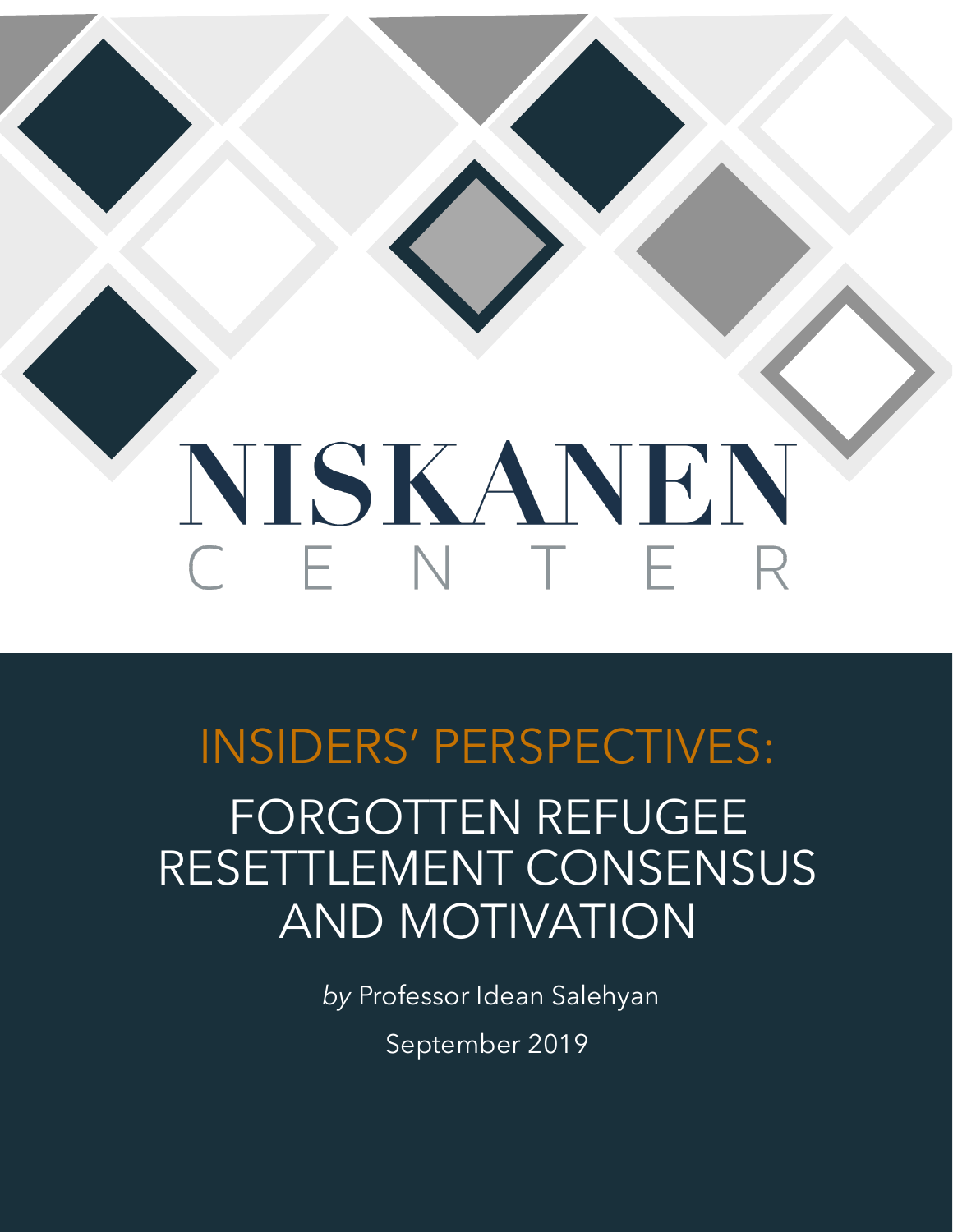## About the Niskanen Center

The Niskanen Center works to advance an open society both through active engagement in the war of ideas and direct engagement in the policymaking process. We develop policy proposals, mobilize other groups to support those proposals, promote those ideas to legislative and executive decision-makers, build short- and longer-term coalitions to facilitate joint action, establish strong working relationships with allied legislative- and executive-branch actors, and marshal the most convincing arguments and information in support of our agenda.

For more about the Niskanen Center's theory of policy change and how we go about our business, [read our conspectus](https://niskanencenter.org/wp-content/uploads/2018/01/Niskanen-conspectus-2017-final-1.pdf) available at: niskanencenter.org.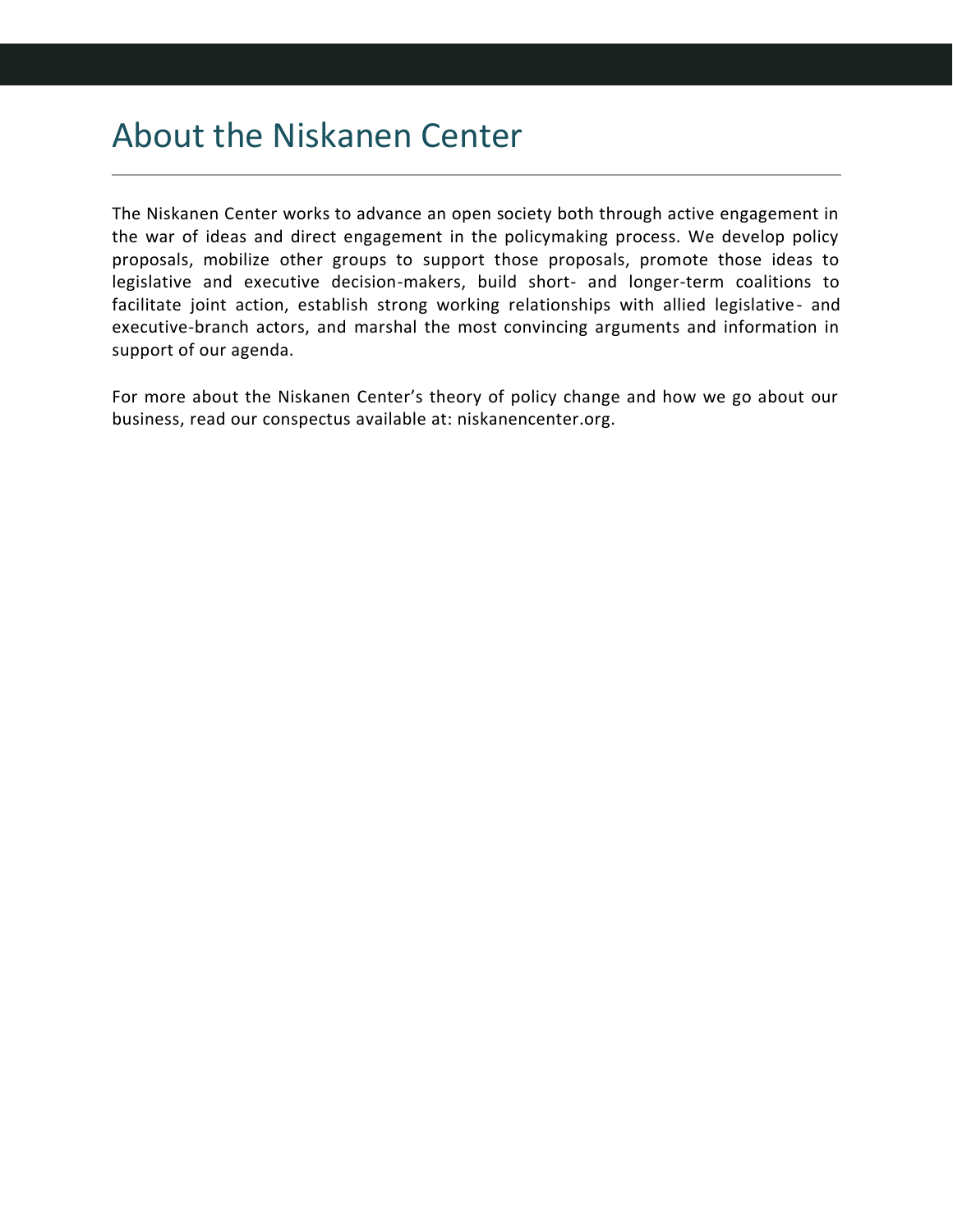

## Research Paper

# INSIDER'S PERSPECTIVES:

Forgotten Refugee Resettlement Consensus and Motivation

Idean Salehyan University of North Texas Senior Fellow, Niskanen Center

September 2019

#### Executive Summary

The Trump administration has repeatedly cut refugee resettlement numbers, and there have been proposals to admit no refugees at all in fiscal year 2020. Doing so undermines the United States' position as a global leader in humanitarian affairs and runs contrary to a long, bipartisan tradition of welcoming those fleeing persecution and violence. Since the passage of the Refugee Act of 1980, the United States Refugee Admissions Program (USRAP) has successfully admitted over 3 million refugees from around the world. These refugees have integrated well into American society, and the USRAP has had significant foreign policy benefits, as the U.S. seeks to bring stability to troubled regions of the world.

This report details the findings from interviews with 15 key experts in the refugee resettlement arena, from a variety of governmental and nongovernmental agencies. These experts served under Republican and Democratic administrations, and their collective experiences span over four decades of refugee admissions policies. As a whole, the group spoke to the unique leadership position of the United States in the management of refugee crises and the significant benefits that the USRAP provides as a component of a holistic foreign policy strategy. They overwhelmingly spoke to the negative consequences of current, deep cuts to refugee resettlement numbers.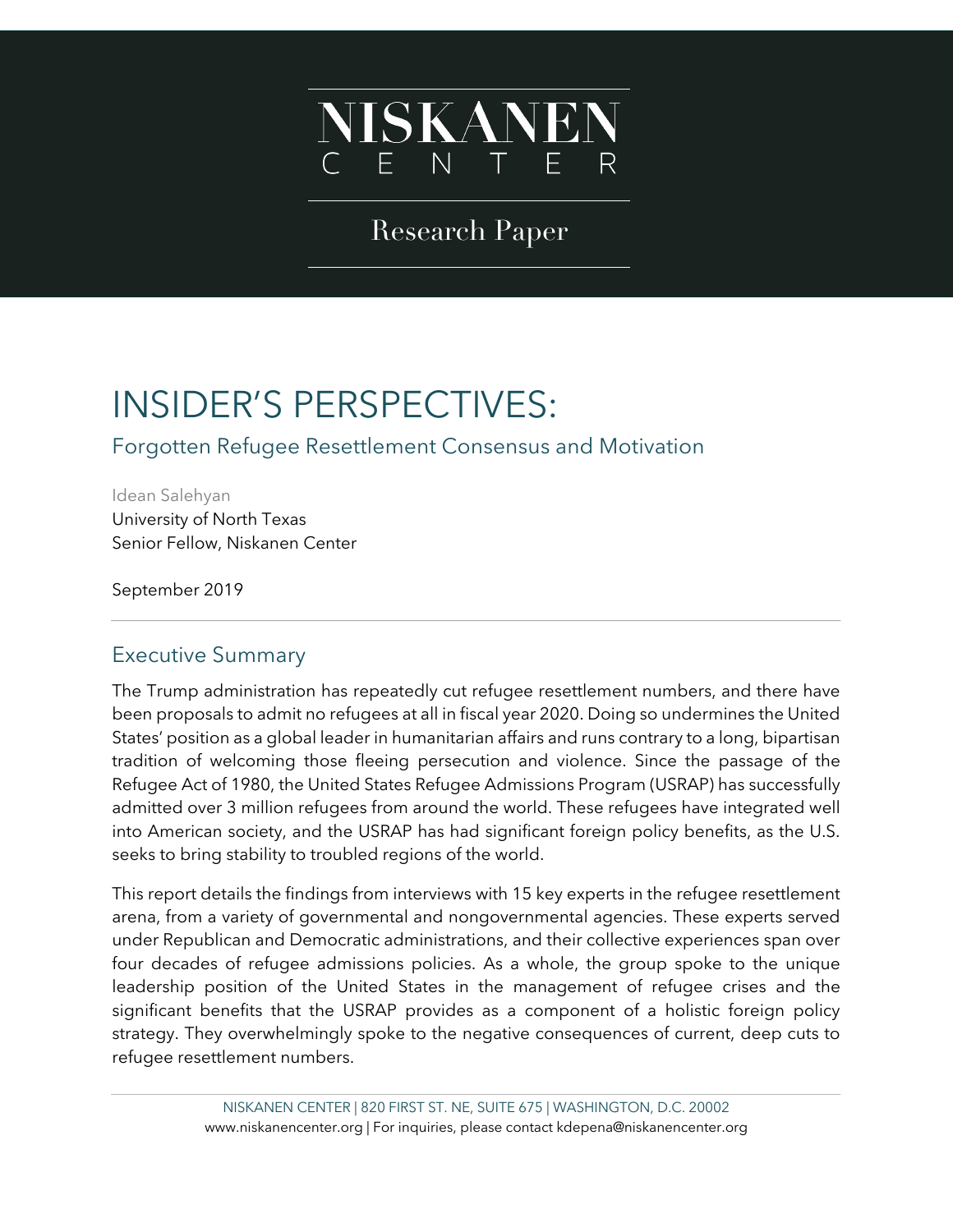Five key themes emerged from the interviews. On these points, there was remarkable consistency across the interviewees' responses. First, the United States has historically been a leader in refugee resettlement. To the extent that the U.S. is willing to resettle a significant number of refugees, this serves as a catalyst for getting other nations to do their part to manage refugee crises. Second, while fundamentally a humanitarian program, the USRAP provides other significant benefits for U.S. foreign policy. It facilitates cooperation with U.S. military efforts, helps to stabilize potentially volatile regions of the world, and casts a positive light on the U.S. among international audiences. Third, there had been broad, bipartisan support for the program — both across presidential administrations as well as among members of Congress. In recent years, however, this bipartisanship has dissipated to a large extent. Fourth, while there have been heightened fears about terrorists attempting to abuse the refugee resettlement program — particularly with respect to Syrian refugees — the experts believed that these fears were exaggerated. Finally, none of the experts believed that the Trump administration's decision to slash the refugee program is prudent policy. They expressed serious concerns about the long-term consequences of maintaining historically low admissions numbers.

From the very founding of the United States, it has welcomed immigrants and refugees seeking freedom and opportunity. Since passage of the 1980 Refugee Act, the United States has been the global leader in refugee resettlement — a tangible expression of these core American values. Reversing current policies and returning to a generous admissions program, is, therefore, sound policy and a reflection of the U.S. commitment to human rights, and it will save thousands of vulnerable refugees.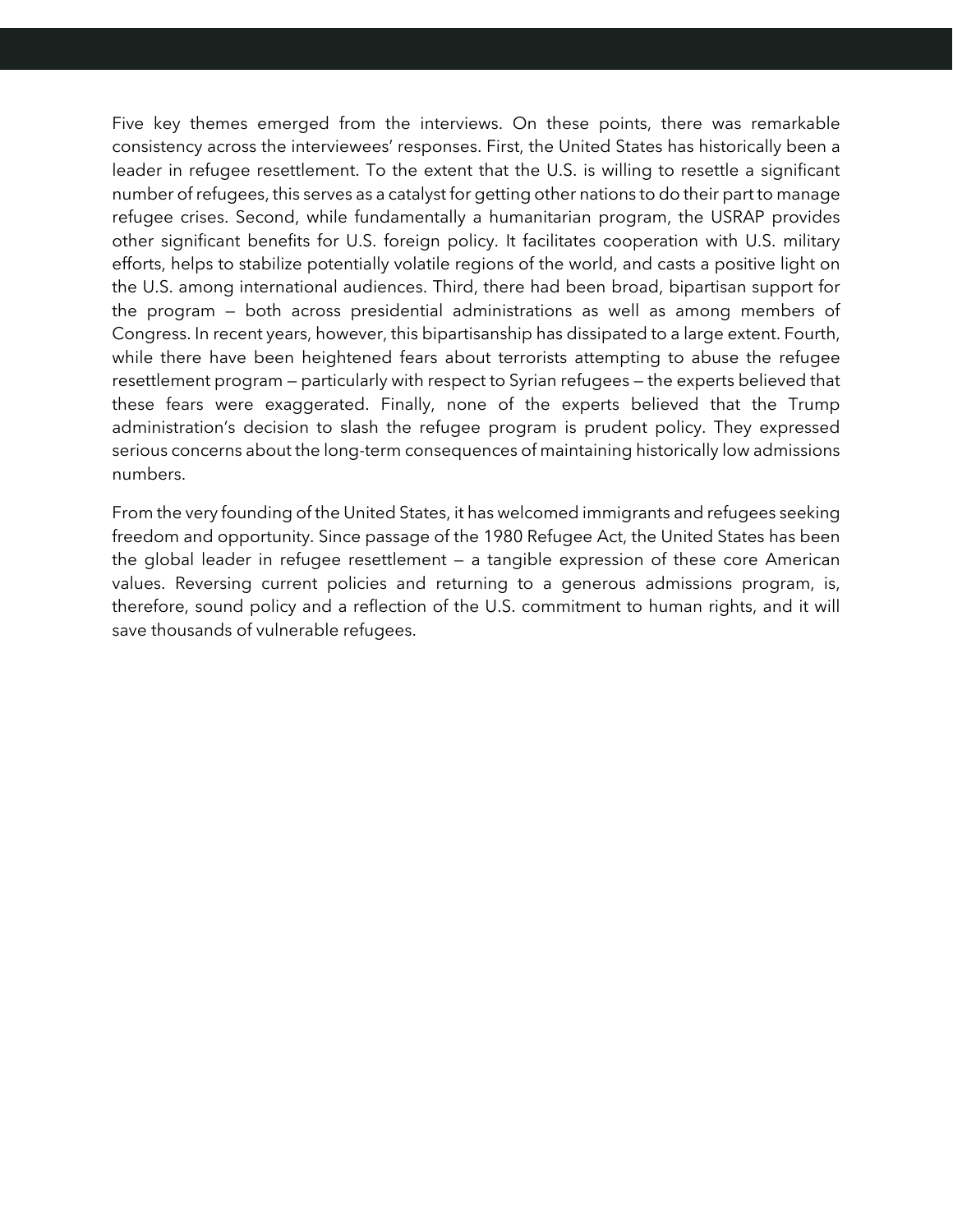### Table of Contents

| THEME #2: IMPORTANCE OF REFUGEE RESETTLEMENT AS A TOOL OF FOREIGN POLICY .8 |  |
|-----------------------------------------------------------------------------|--|
|                                                                             |  |
| THEME #4: CONCERNS OVER THE SAFETY OF THE REFUGEE PROGRAM ARE               |  |
|                                                                             |  |
|                                                                             |  |
|                                                                             |  |
|                                                                             |  |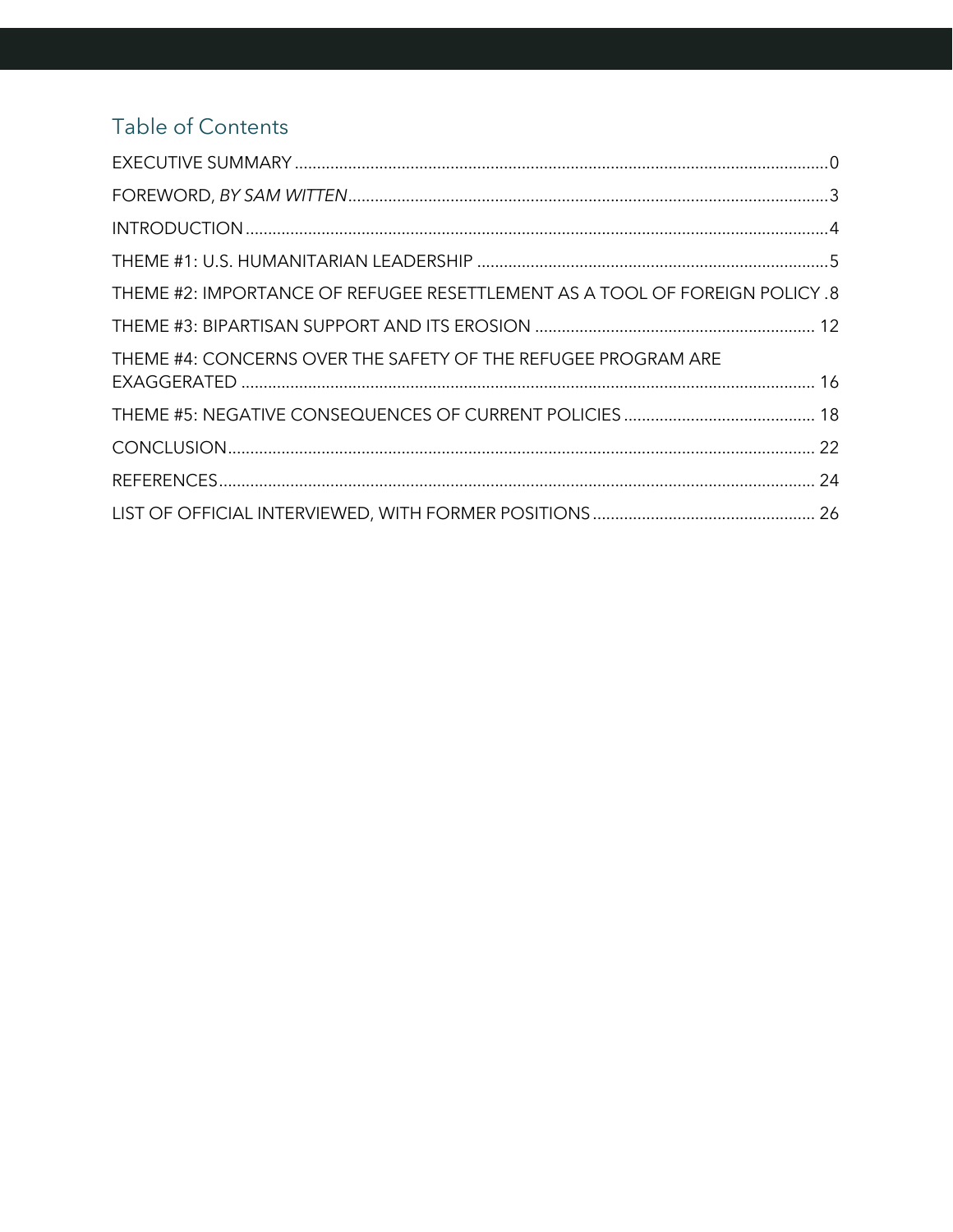#### Foreword, *by Sam Witten*

Recent reports of Trump administration officials considering another dramatic reduction in refugee resettlement have led me to reflect on what now seems like a distant memory: a bipartisan consensus on the importance of welcoming refugees to our shores and the responsibility of the United States to do so.

In the summer of 2007, I was asked by Secretary Condoleezza Rice to become the State Department's Principal Deputy Assistant Secretary of State in the Bureau of Population, Refugees, and Migration. I had been a career lawyer at the State Department for 19 years before that, including serving as State Department Deputy Legal Adviser. I gladly took on the new responsibility.

The U.S. Refugee Admissions Program has a proud history of helping people in distress hundreds of thousands of displaced Vietnamese in the 1970s and Soviet Jews in the 1980s and 1990s; tens of thousands of vulnerable Burmese ethnic minorities; similar numbers of Iraqis and Syrians displaced by conflict; and so many others.

All told, over 3 million people have found refuge in the United States since 1980 and have gone on to strengthen this nation in immeasurable ways.

I joined the refugee bureau in the midst of the Iraqi refugee crisis. A million or more displaced Iraqis were fleeing the ethnic conflict that followed U.S. military action in that country, traveling to Syria, Jordan, Lebanon, and other countries. The U.S. government had little history of refugee processing in the Middle East, but quickly showed that it was fully up to the task.

Despite a halting start due to the chaos in the region, the Departments of State and Homeland Security worked around the clock with the United Nations and hundreds of relief workers to screen eligible refugees and created a successful and lifesaving program. Many vetted Iraqis have now been resettled successfully and safely in the United States.

To me, one of the most remarkable aspects of our relief work was its truly bipartisan nature. Both Democratic and Republican lawmakers and staff on the Hill applauded and supported advances in our efforts to provide relief to Iraqi refugees. Congress appropriated hundreds of millions of dollars both for assistance to refugees in the region and for the resettlement program.

The bipartisan nature of providing refugee assistance was nothing new. The 1980 Refugee Act, which created the framework still used today for U.S. refugee relief, was passed with the devoted effort of House and Senate members from both political parties. Congress has always understood that accepting refugees not only strengthens the fabric of our country, it improves our relationships with the rest of the world.

I remained in my role in the refugee program well into the Obama administration. The transition was seamless. Political appointees of the Bush and Obama administrations were equally committed to making the resettlement program work, providing the program with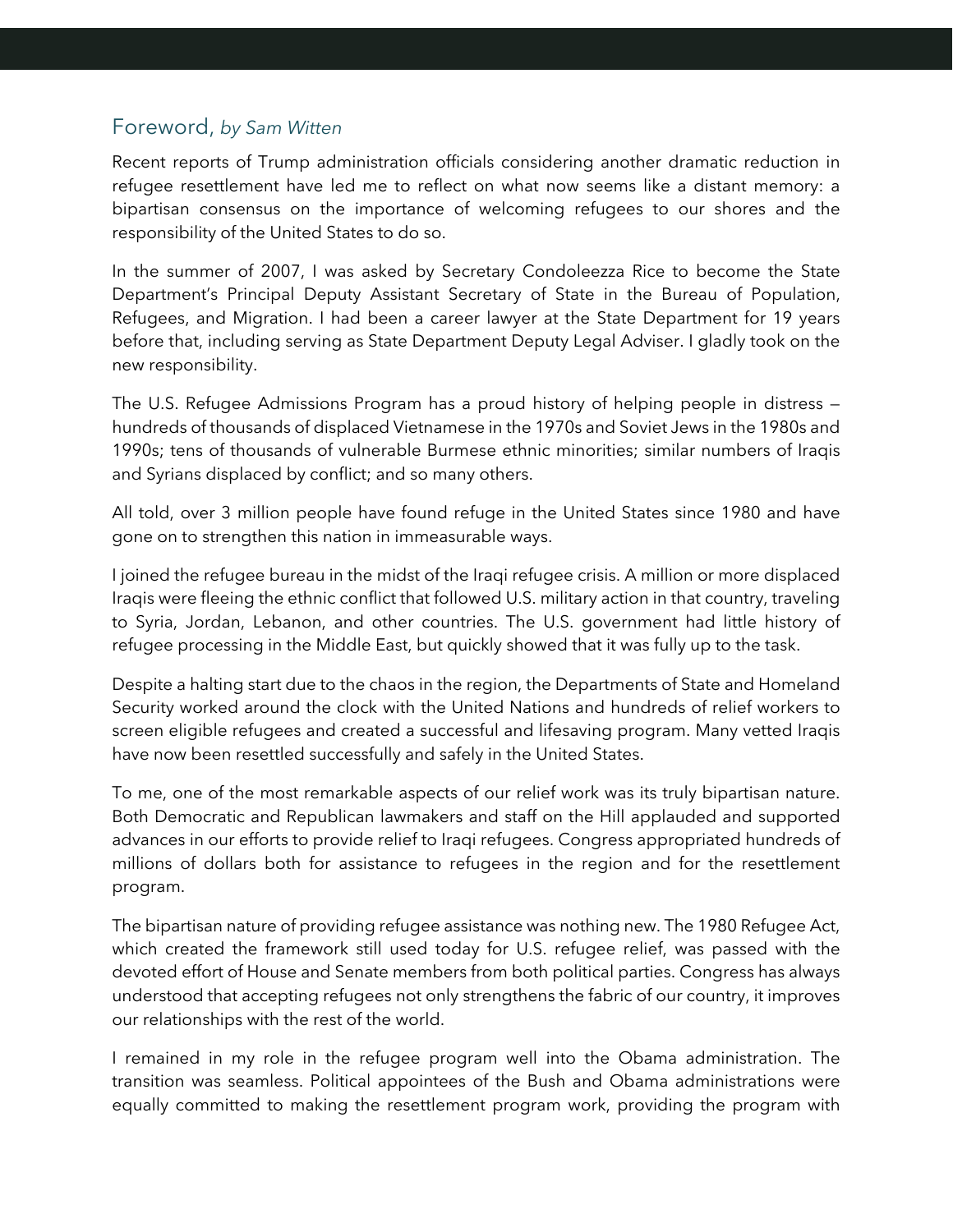financial resources, and advocating for it with the Office of Management and Budget. Both parties in Congress continued to be very supportive.

Today, we face a polarized environment where so many lawmakers are spurred on by the politics of the moment and are acting without regard to the history and importance of refugees in the United States, the integrity of the Refugee Admissions Program, and the U.S. government's prior leadership in this area.

Any refugee coming into the United States has been carefully vetted. They undergo more screenings and security checks than persons seeking nonimmigrant visas to enter the United States or even the general population of applicants for immigration.

When Syria began imploding in recent years, the Departments of State and Homeland Security again collaborated, developing even more detailed and lengthy protocols for reviewing resettlement requests to ensure that only carefully vetted applicants were approved for admission.

It is not an exaggeration to say that the Trump administration's dramatic reduction in refugee admissions is a calamity for the thousands of deserving refugees who would make it through our extremely rigorous security screening and who could in any other administration be safely and securely resettled in our country.

The administration's actions undermine the standing of the U.S. in international relief circles, as well as with our allies. For decades, the United States admonished other countries for not doing "their part" in helping the masses of displaced people in dire need. We were the humanitarian leaders on refugee admissions: We brought in many more refugees than any other country and helped fund and shape refugee relief worldwide.

Beyond the importance of humanitarian relief to advance U.S. ideals, resettlement operations often contribute to stability in parts of the world where it is desperately needed. Gutting this key aspect of refugee relief undermines our ability to help defuse volatile situations and assist desperate populations.

Further reducing refugee admissions is flatly inconsistent with U.S. values and interests. This is not who we are as a nation.

It is not too late to try to reverse the damage done so far by this administration on these crucial issues. People of compassion and vision from both political parties should step up and say "no" to the administration's misguided policy. Our nation deserves better.

*Samuel Witten was a lawyer and policy official with the U.S. Department of State for 22 years. From 2007-2010 he was the Principal Deputy Assistant Secretary of State for Population, Refugees, and Migration. He is currently with the law firm Arnold & Porter*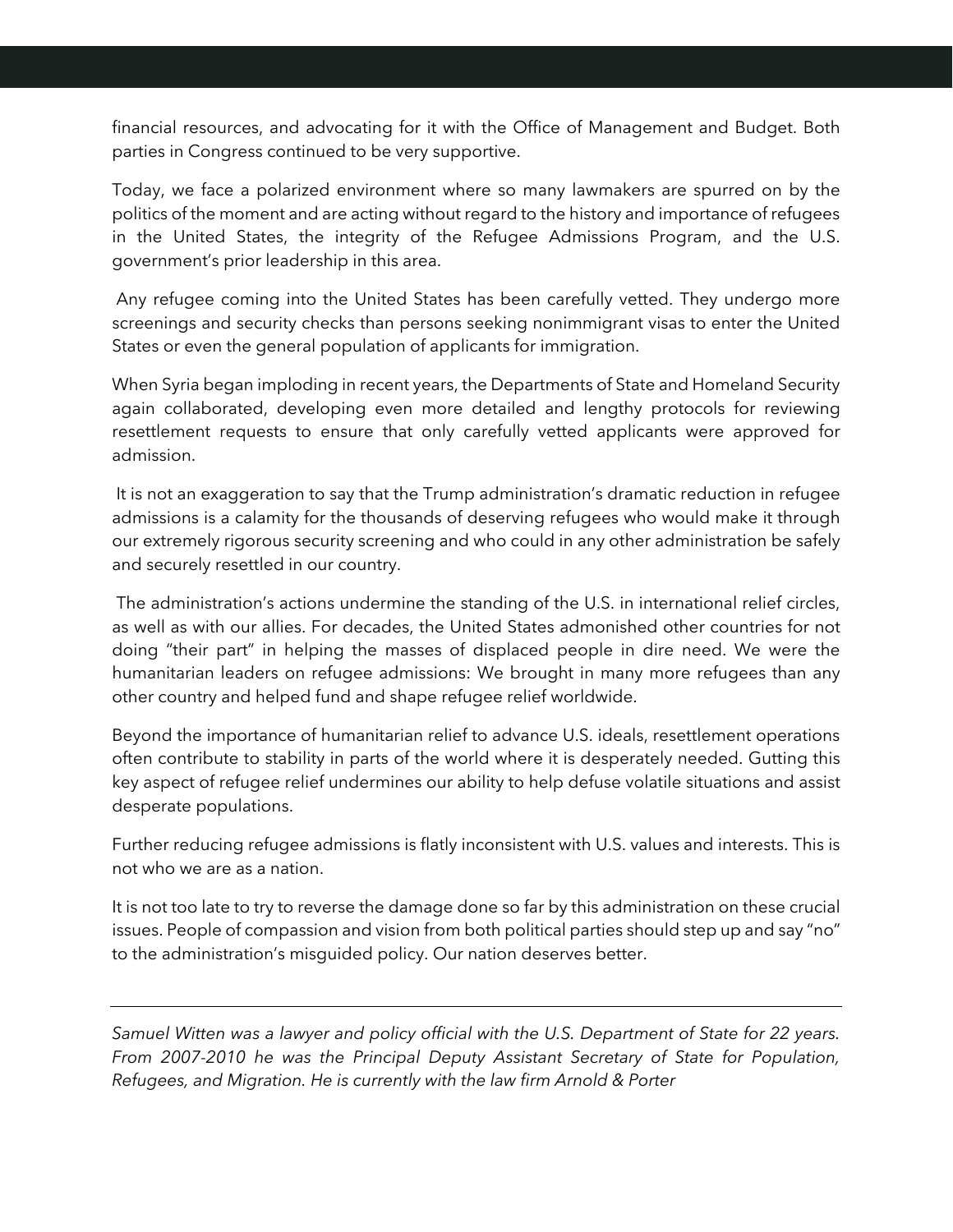#### Introduction

While the United States has long been viewed as a country that is welcoming of those uprooted by war and persecution, the refugee admissions program — the hallmark of that great tradition — is being threatened like never before. Under the Trump administration, the annual number of refugees admitted from overseas has been repeatedly slashed, and there have been calls for admitting no refugees at all in fiscal year 2020 (Hesson 2019). At the same time, changes to asylum procedures at ports of entry have made it more difficult for those fleeing danger to have their cases heard in immigration courts (Aguilera 2019). With over 65 million people forcibly displaced from their homes worldwide, the failure to protect vulnerable populations by admitting even modest numbers of refugees represents an abdication of U.S. leadership on humanitarian issues and negatively impacts other foreign policy goals (Salehyan 2018).

Since the passage of the 1980 Refugee Act, there had been broad, bipartisan consensus about the value of the U.S. Refugee Admissions Program (USRAP), even as other immigration policies were hotly debated. The current refugee resettlement system, which was adopted in the aftermath of the Vietnam War, has successfully brought over 3 million people from various nations to the United States. Republican and Democratic administrations from Reagan to Obama, along with members of Congress from both sides of the aisle, appreciated the importance of the program from a humanitarian perspective, along with its role as a tool of foreign policy. As such, the United States has been the world's leader in providing resettlement opportunities to the most vulnerable refugees and, until 2017, resettled more refugees than the rest of the world combined (Connor and Krogstad 2018).

Yet, a confluence of factors has led the USRAP to become highly politicized. Islamist terrorist attacks — most notably in Paris in 2015 — led to heightened, if overblown, fears of security threats stemming from Muslim refugees. Several state governors, all Republicans with the sole exception of Democratic Gov. Maggie Hassan of New Hampshire, called for a halt to Syrian refugee resettlement (Bialik 2015). Then, presidential candidate Donald Trump made refugee resettlement a campaign issue, and since assuming office, he has made restricting all forms of immigration a priority, including refugee and asylum admissions (Pierce, Bolter, and Seleee 2018). Thus, a program that once benefited from the support of both human rights advocates and foreign policy hawks has now become a partisan issue, to the detriment of vulnerable refugee populations.

In order to better understand the rationale behind the refugee resettlement program and its significance for the national interests of the United States, this report presents the voices of several key experts who were directly involved in the refugee resettlement program over the last four decades, serving under Republican and Democratic administrations alike. The interviews included former officials at the Bureau of Population, Refugees, and Migration (Department of State); the Office of Refugee Resettlement (Department of Health and Human Services); the National Security Council; U.S. Citizenship and Immigration Services (Department of Homeland Security); and the United Nations High Commissioner for Refugees, among others. During the months of May, June, and July of 2019, 15 officials were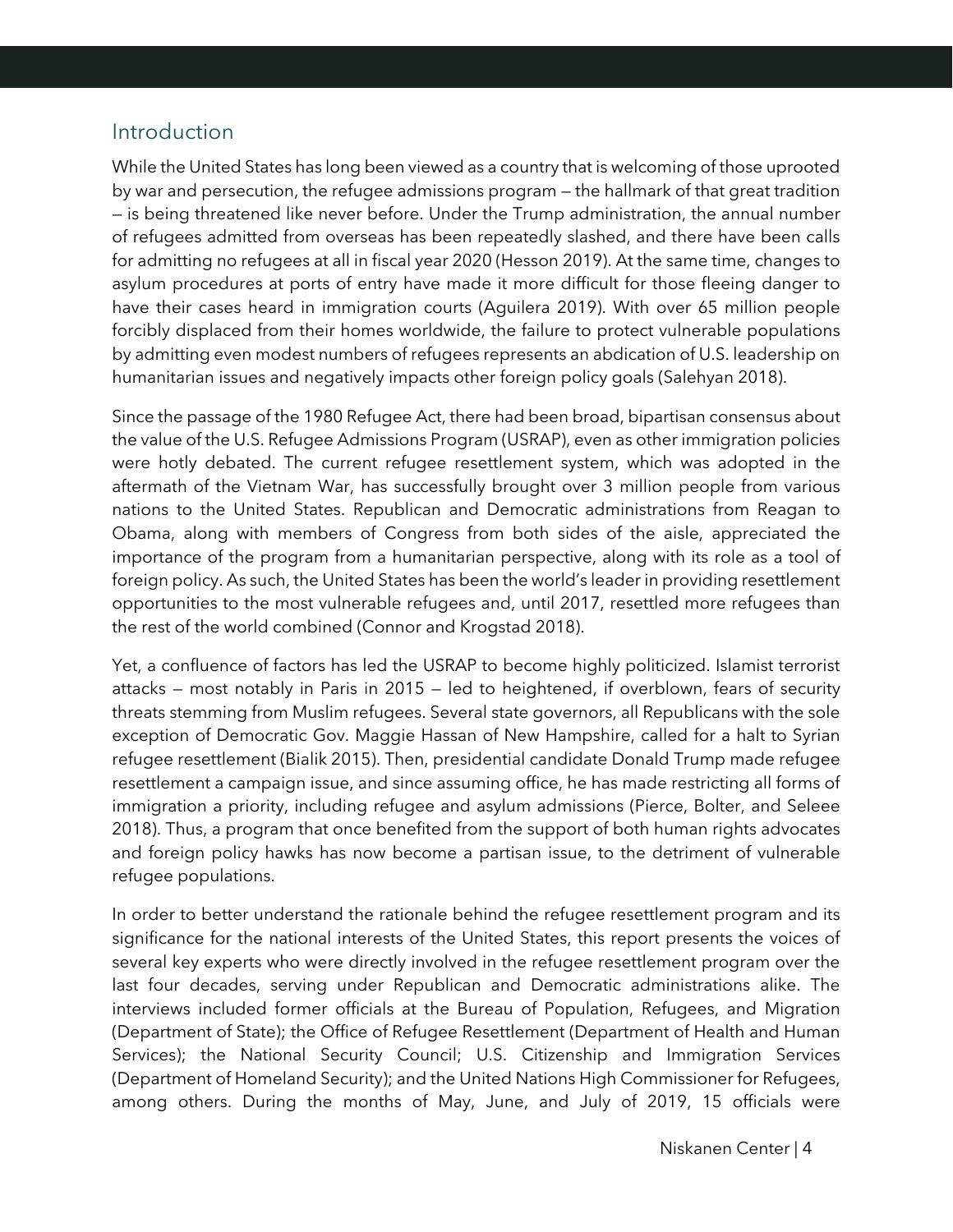interviewed<sup>1</sup>, in discussions lasting approximately one hour. These semi-structured interviews delved into topics such as the prioritization of refugees for resettlement, how refugee resettlement plays a role in U.S. foreign policy, the involvement of Congress in the refugee program, the security screening process, and the current climate for refugees in the United States.

On a number of points, there was remarkable consistency across the responses. The sections below present five major themes that emerged from the interviews: 1) the importance of U.S. humanitarian leadership in the management of refugee crises; 2) the significance of the refugee resettlement program in pursuing other foreign policy objectives; 3) the bipartisan consensus on the refugee resettlement program under previous administrations, which has all but collapsed; 4) the adequacy of the existing vetting procedures for refugees; and 5) the negative consequences of maintaining historically low refugee admissions numbers in the Trump era. These interviews overwhelmingly speak to the unique leadership position of the United States in responding to global refugee crises and the positive impact of refugee admissions for a holistic foreign policy strategy.

#### Theme #1: U.S. Humanitarian Leadership

Many of the former officials interviewed for this project emphasized the importance of the refugee resettlement program from a purely humanitarian perspective. The U.S. commitment to refugee resettlement has helped to persuade other states to do their part in responding to the global challenge of forced migration. The stated objective, and defining feature, of the 1980 Refugee Act is that "Congress declares that it is the historic policy of the United States to respond to the urgent needs of persons subject to persecution in their homelands…" (Refugee Act 1980, Section 101(a)). Since the founding of the United States, it has welcomed those fleeing oppression for religious, ethnic, or political reasons. Accepting refugees, therefore, is part of the national character and is a tangible expression of American values. As Maunica Sthanki, former counsel for the immigration subcommittee of the House Judiciary Committee, stated:

*The sentiments and values that [refugees] bring, not just their moral and ethical values, but their ethos, is really at the heart of this country, and is really at the heart of the founding of our country. [The refugee resettlement program] is a way to communicate American ideals, American values, and the American ethos to the world in a way that's critically important.*

The United States works in partnership with the United Nations High Commissioner for Refugees to identify candidates for resettlement based on the humanitarian needs of the most vulnerable populations. The vast majority of the world's refugees will not be selected for

<sup>&</sup>lt;sup>1</sup> One of the experts asked not to be identified. Therefore, while their comments informed the development of the project and the identification of key themes, direct quotes from the interviewee do not appear below, nor is their name listed in this report.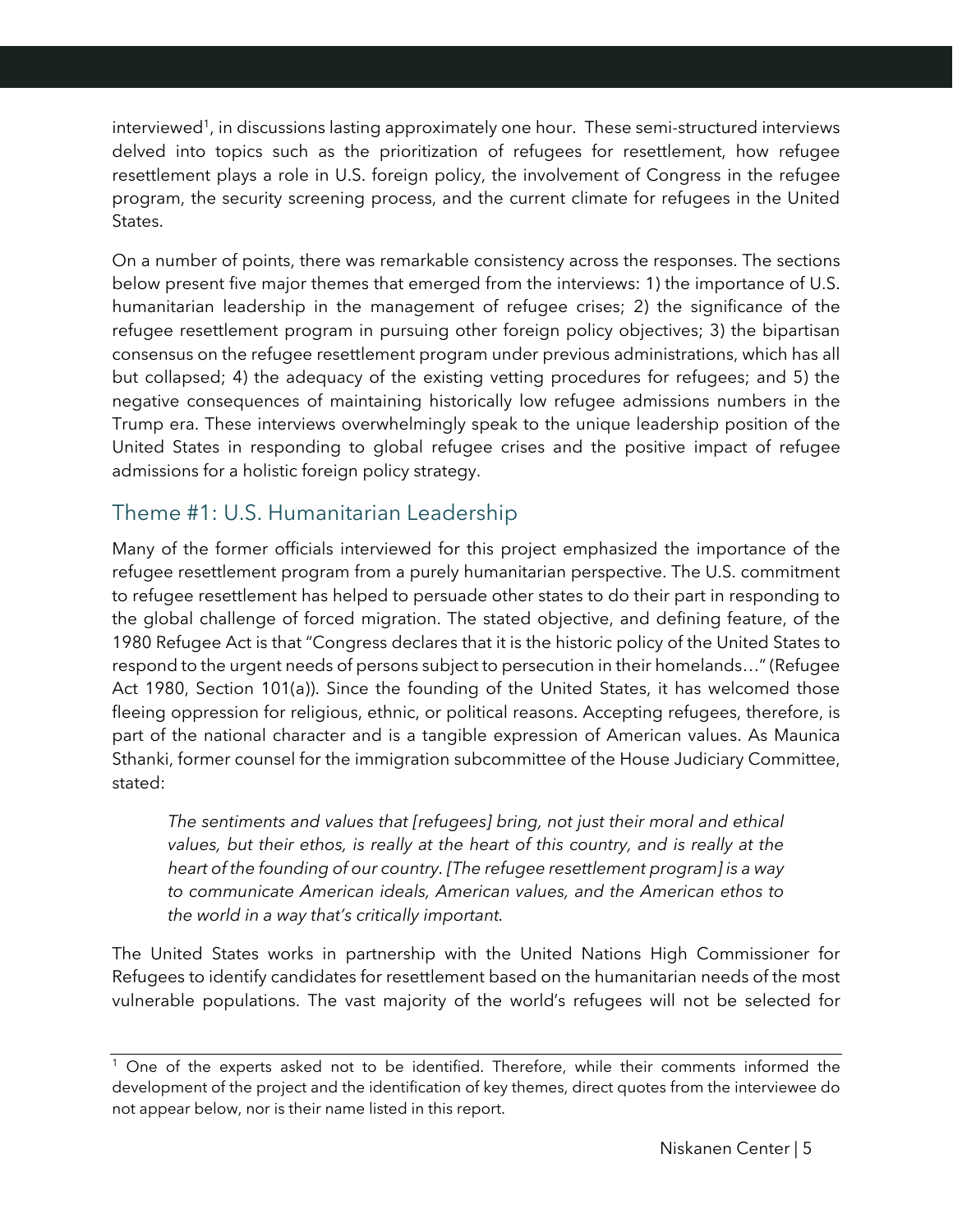resettlement; however, for those with special circumstances, resettlement to the United States may become a viable option. These conditions include medical needs that cannot be met in the initial host country; the risk of renewed persecution in the host country for certain subpopulations (e.g., the LGBTQ community or certain religious minorities); or safety threats in refugee camps, which particularly affect women and young children. Therefore, in providing resettlement slots, the United States offers a form of assistance that is fundamentally different than financial contributions to host governments or international agencies, as important as these are. Providing opportunities to move to the United States, moreover, comports with a national tradition of welcoming migrants, which relatively few countries can claim. As Larry Yungk, former senior resettlement officer at the UNHCR, indicated:

*Most countries have an overall humanitarian set of policies, approaches, and ways that they respond to needs around the world. And for a limited number of countries compared to, let's say, those who provide funding, providing resettlement places is one of the humanitarian responses. And you know, the U.S. resettled refugees before there was a UNHCR. So that's always been kind of a humanitarian thing the U.S. has put out there to say, after World War II, "We want to help refugees, and we will take some."*

Several interviewees noted the importance of U.S. humanitarian leadership in persuading other countries to provide refugee assistance as well. At various times, potential countries of first asylum threatened to shut their borders to refugee arrivals, fearing negative political, economic, or demographic consequences. In addition, potential resettlement countries have sometimes been reluctant to offer significant numbers of admissions slots. The logic of what is sometimes referred to as 'burden-sharing' or 'responsibility-sharing' (Suhrke 1998; Türk 2016) indicates that through concerted cooperation, refugee emergencies can be better managed by the international community agreeing to shoulder some of the cost of humanitarian assistance. American leadership has often been critical to this international coordination, as efforts to persuade other states to help have been bolstered by the United States' own commitment to resettle refugees.

Nazanin Ash, former deputy assistant secretary for the State Department's Bureau of Near Eastern Affairs, commented on the necessity of sharing the responsibility for refugee protection:

*The resettlement program by design, and really the international architecture around refugee protection, envisioned a negotiation among countries for how to share responsibility for refugees. The financial support to those countries is critical for that, and a robust resettlement program is another critical pillar of what has typically been a negotiated outcome to sharing responsibility for refugees*.

United States leadership has been instrumental in preserving that architecture. When the U.S. acts, other countries are more inclined to help as well. As Gene Dewey, former assistant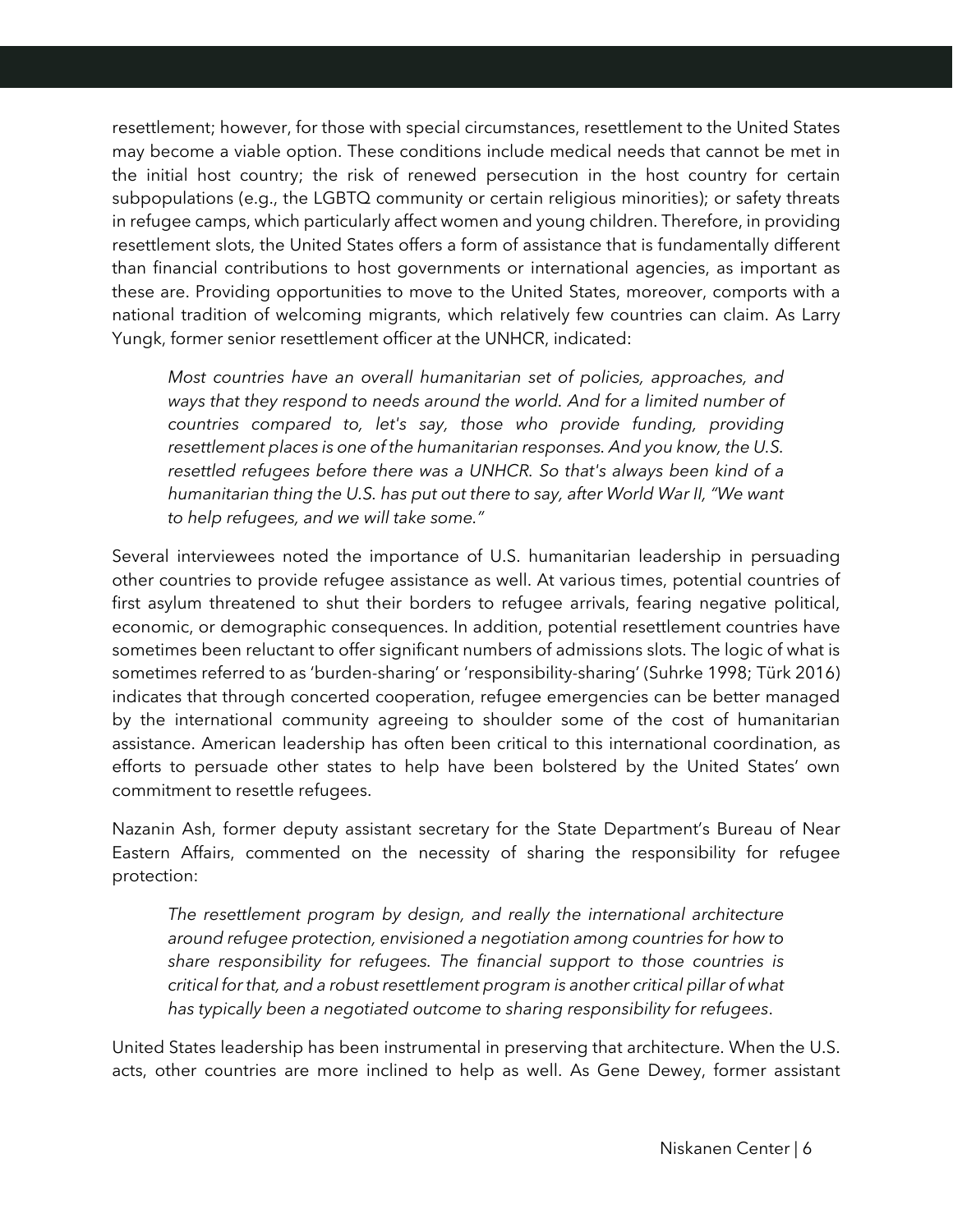secretary for the State Department's Bureau of Population, Refugees and Migration (PRM) stated:

*We found that if the United States was aggressive, and leveraged its tremendous efforts in resettling refugees in the United States, that was the best motivator of getting the eight or nine other resettlement countries to hold up their side of the responsibility.*

Such robust international partnership was key to resolving one of the most significant refugee flows of the  $20<sup>th</sup>$  century – the Indochinese refugee crisis. Indeed, the 1980 Refugee Act was enacted, in part, to respond to the exodus of thousands of Vietnamese after the war, whom the U.S. felt a special obligation to protect due to its long military engagement there. The U.S. was also able to persuade other countries to keep their doors open or resettle a share of the refugees. As James Purcell, former director of the Bureau for Refugee Programs (the precursor to PRM) under President Reagan, commented in his interview:

*But every year, I had to then follow up with discussions with the Thai officials, the Malaysians, the Indonesians, the Philippines, we had to talk about what they were going to do, what we were going to do and what the other governments, how they were going to help. But there was great pressure from the first asylum governments, they felt in large measure that they were being left with the problem, and I had to convince them that we were going to be their partners and resolve it.* 

These sentiments were echoed by Mary Giovagnoli, former deputy assistant secretary for immigration policy at the Department of Homeland Security:

*The U.S. has been a leader in refugee resettlement from the beginning. The numbers that we've admitted, in the grand scheme of things, have been low, but they've been much higher than the rest of the world, and as it should be, because the U.S. is a global powerhouse … and our leadership on humanitarian issues does and should matter.*

Yet, the leadership position of the United States has weakened under the current administration. Interviewees worried that if the U.S. retreats from its commitment to refugees, then other countries around the world will also take steps to limit refugee rights and opportunities. This jeopardizes the foundations of the global refugee protection regime. Responding to the recent (FY 2017 and 2018) cuts to the resettlement ceiling — the maximum number of refugees that can be admitted — Eric Schwartz, a former assistant secretary for PRM, asked:

*And how can we expect governments like the government of Jordan, Turkey, [and] Uganda to increase the rights that they're prepared to provide to refugees who they're hosting, when we're [the U.S.] not even prepared to resettle a far more modest number?*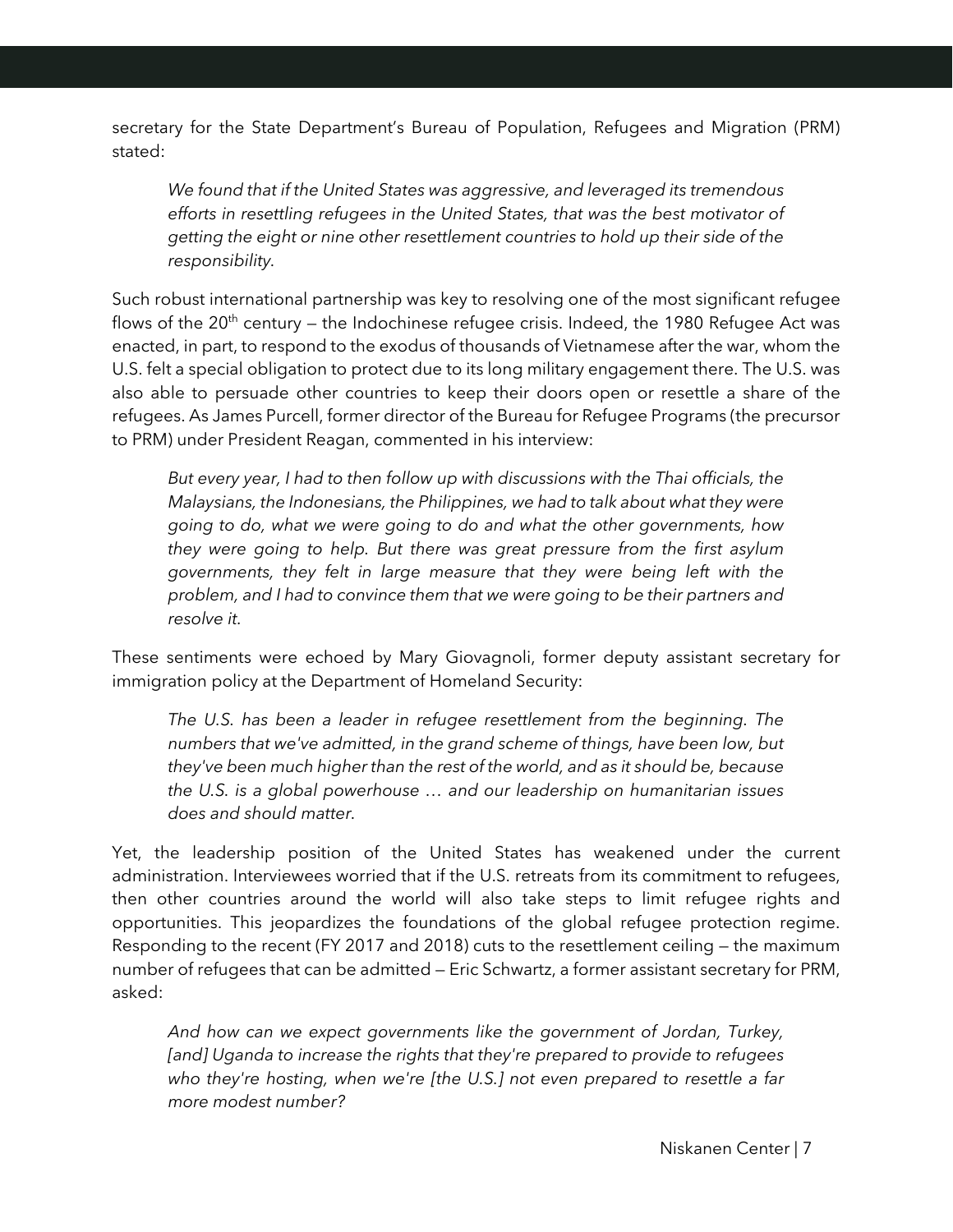Dewey shared similar concerns. He noted that other countries do not respond to U.S. cuts in refugee assistance by filling the gap; rather, the failure of U.S. humanitarian leadership provides cover for other states to do less as well. He commented:

*The assumption that the [Trump] administration makes is that if the United States does less, then the other donor countries will do more … It doesn't work that way in humanitarian programs. As I've said before, if we reduce our financial contributions to the United Nations, other countries tend to breathe a sigh of relief. Because it takes the pressure off them, from the United States, to leverage*  as we've done. We've done burden-sharing for all of my life, in humanitarian *affairs.*

Therefore, retreating from the United States' long commitment to resettle refugees threatens the responsibility-sharing regime that has been carefully built since the Second World War. With the number of refugees around the world at historic highs, the U.S. failure to take even modest numbers negatively affects other nations' willingness to provide their own forms of assistance. This leaves millions of lives in peril. Global leadership on refugee affairs, moreover, is key to ensuring that refugee crises do not threaten global order and stability (Salehyan 2018; Suhrke 1998), which the experts also stressed in their interviews, a theme that is explored below.

#### Theme #2: Importance of Refugee Resettlement as a Tool of Foreign Policy

A second major theme that emerged from the interviews considers the relationship between refugee policy and the strategic interests of the United States. While the primary purpose of the USRAP is to provide humanitarian relief to vulnerable populations, there are also clear foreign policy benefits to doing so. A significant share of resettled refugees come from places where the U.S. has had military engagements, including Vietnam, Somalia, the Balkans, Afghanistan, and Iraq. The U.S. resettled over 160,000 Iraqis and Afghans following recent wars there, while over 450,000 Vietnamese were resettled under the United Nations' Orderly Departure Program from 1980-1997.<sup>2</sup>

As such, the U.S. has felt a special obligation to care for those affected by violence. Resettlement policy has prioritized individuals who worked directly with the United States in these contexts and, owing to such ties, faced risks to their safety. The Special Immigration Visa (SIV) program for Iraqis and Afghans, for instance, was designed with such intentions, although under the Trump administration, the number allowed to enter under this designation has dwindled (Alvarez 2018a).

<sup>&</sup>lt;sup>2</sup> This does not include the more than 200,000 Vietnamese resettled immediately after the fall of Saigon in 1975.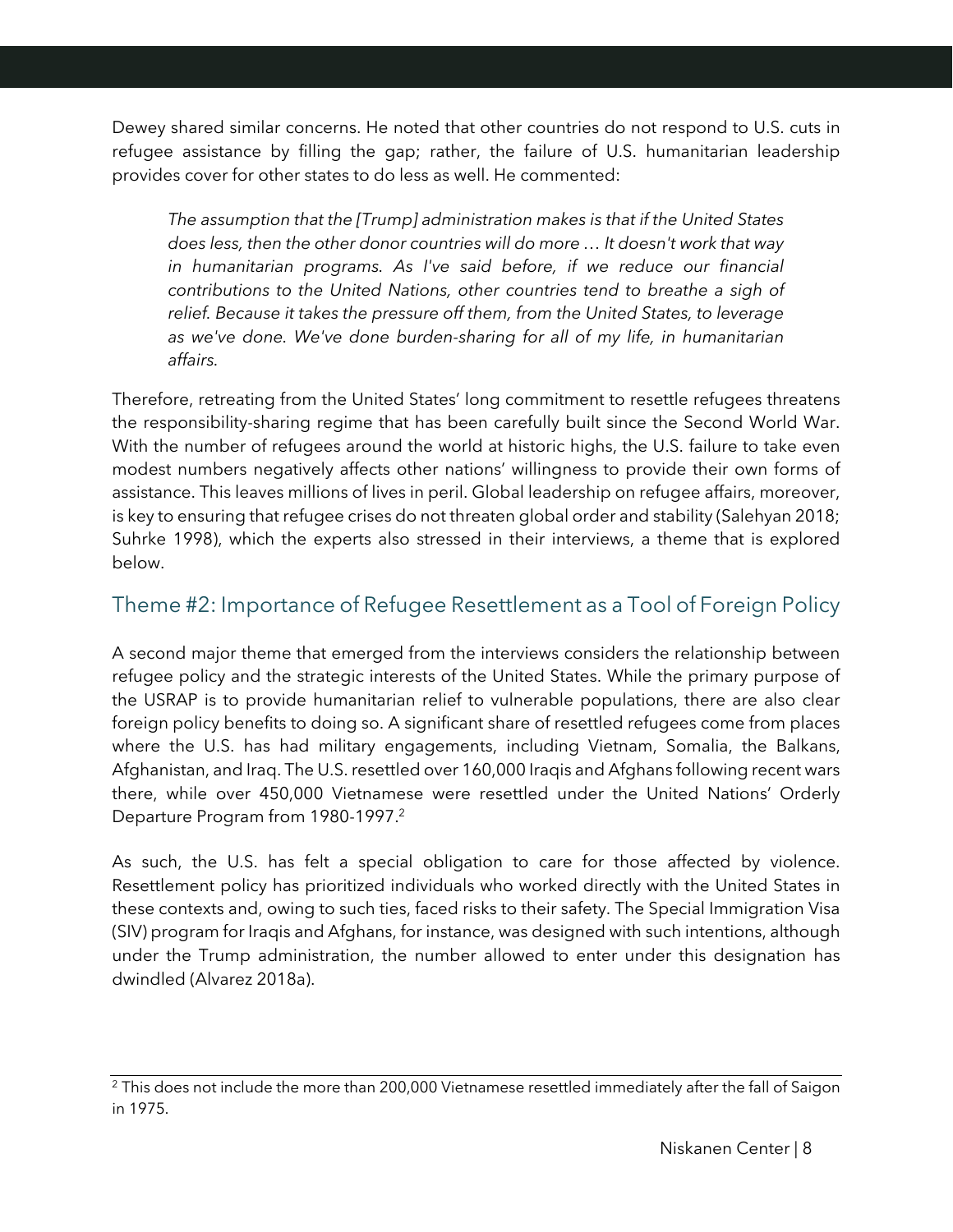In addition, the U.S. used the refugee resettlement program to avert regional instability in cases where countries of first asylum faced significant economic, demographic, and security challenges in accommodating large inflows of people. This was often done, as in the case of the Kosovo refugee crisis in 1999, in cooperation with countries in the immediate region and other resettlement destinations (Barutciski and Suhrke 2001). Finally, and no less important, providing generous humanitarian protection to people fleeing war and authoritarianism casts a positive light on the United States and its commitment to human rights. Although this benefit is less tangible, the experts asserted that a positive international image — particularly when contrasted with the poor human rights record of key foreign rivals — helps to advance U.S. interests abroad.

Georgetown University Professor Susan Martin, who served as the executive director for the U.S. Commission on Immigration Reform in the 1990s, noted the importance of refugee resettlement following the end of U.S. involvement in the Vietnam War, particularly as allied forces on the ground faced the reality of a communist takeover:

*Certainly, the first wave of refugee resettlement from Vietnam was mostly pushed by the State Department and [Department of] Defense people who were concerned about what would happen when the U.S. embassy was evacuated, what would happen to all the people who had been working for the U.S. government. There were airlifts to get those people out as well.*

This concern for locals who worked with the U.S. government extends to more recent conflicts. Thousands of Afghans and Iraqis risked their lives to support American forces, and their active cooperation was critical for successful military operations. When they faced retribution against themselves and their families, the U.S. took steps to protect them by allowing access to its borders. Kori Schake, former director for defense strategy on the National Security Council, explained that:

*American military folks felt … an enormous sense of obligation to Iraqis and Afghans who were interpreters or worked with the American military. In a lot of individual instances I know, those American military folks went to extraordinary lengths to try and make sure that the American government honored the promises that those military folks made to their interpreters and to people who had been assisting our war efforts in Afghanistan and Iraq.*

Failing to protect people who work with the U.S. can have disastrous consequences for future operations because setting a precedent of abandoning allies on the ground would make it more difficult to secure cooperation down the road, some interviewees attested. This has a long term, tangible effect on the U.S.' ability to conduct foreign policy.

Academic research has found that large refugee flows can have destabilizing effects on a region, particularly if host governments have poor capacity to integrate the newcomers, are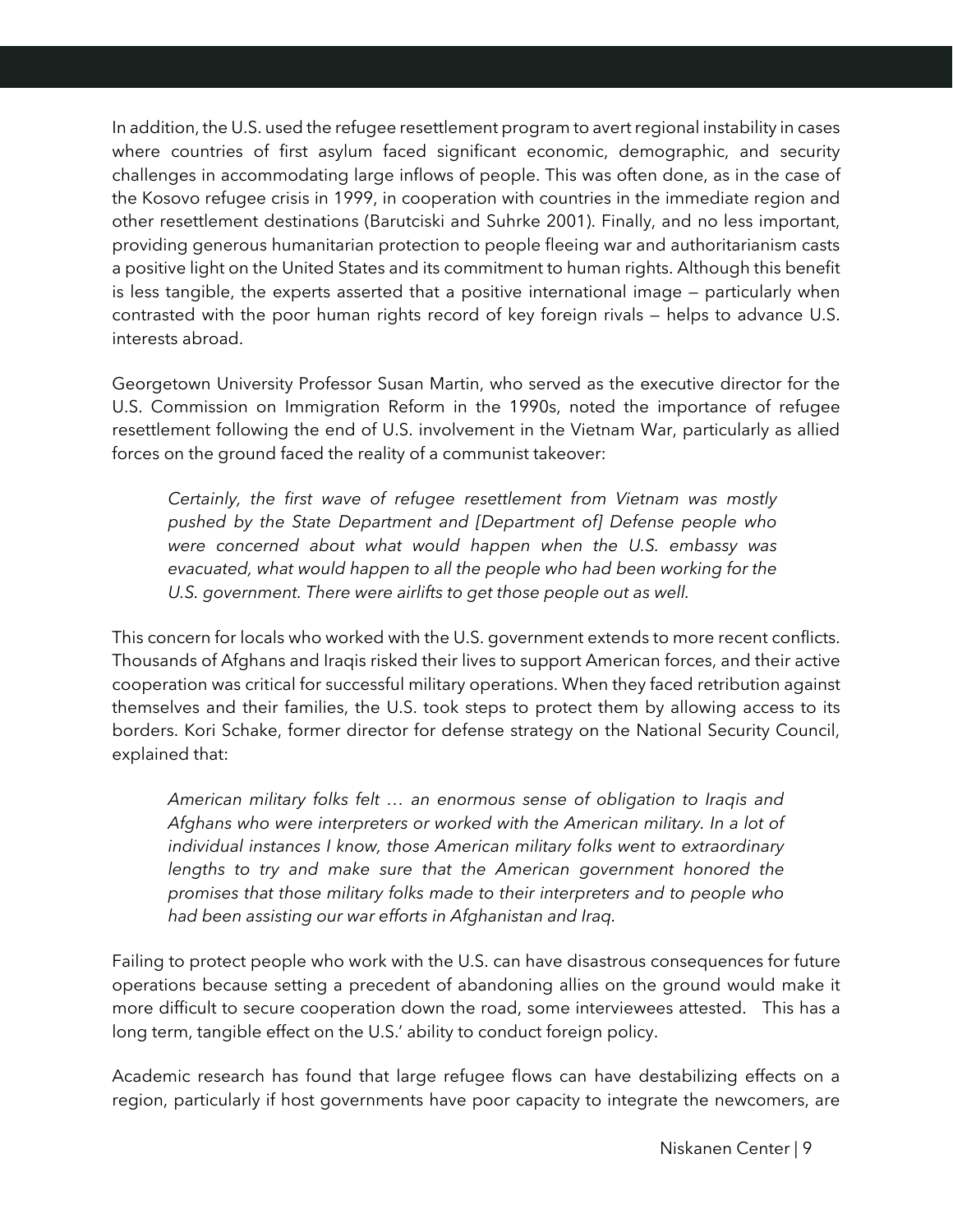struggling economically, or face ethnic/sectarian divisions that are exacerbated by large numbers of new arrivals (Salehyan and Gleditsch 2006; Rüegger 2019; Tumen 2016). The officials interviewed for this project confirm that refugee resettlement priorities and humanitarian assistance packages were often designed to respond to the needs of regional partners and allies, thereby ensuring their continued cooperation with the U.S. government. As Dewey explained:

*We are assisting the refugee populations coming from places like the Middle East, where you have countries like Jordan and Lebanon that are hosting large numbers of refugees. They need our help, and so, it's a huge force for stability. The [refugee] admissions program is part of that.*

Nazanin Ash agreed with this sentiment:

We see a very thorough thread that is based on the scale of need, the *vulnerability of the populations, and its geostrategic importance with respect to maintaining regional stability and supporting partners who are carrying a large responsibility for refugees*.

Ash, who served in the Bureau of Near Eastern Affairs, elaborated on these challenges with respect to Syrian refugees in Lebanon. With over 1 million Syrians currently residing in Lebanon (out of a population of 6 million), the change to the demographic balance between Sunni Muslims, Shia Muslims, and Christians — a continued source of tension — is concerning. Recently, as anti-immigrant sentiments have gathered steam, Lebanese authorities have been pressuring Syrians to return home to potentially unsafe conditions, including by imposing restrictions on their employment, movement, and educational opportunities (El Deeb 2019). Ash notes that:

*It was very much recognized that it was really important for Syrian refugees to be*  able to be allowed access to safety over borders. There was very strong recognition that countries [in the region] would need significant additional *support to do so. Then, there were sub-negotiations below those two umbrellas that were about… other protection needs for refugees, like allowing them freedom of movement, education programs, and access to jobs, and a lot of that came later.* 

While the number of Syrians resettled was quite modest — in part due to the backlash against the program (discussed below) — resettlement slots, in conjunction with humanitarian aid on the ground, were part of U.S. negotiations with regional partners and European allies, who were faced with staggering numbers of refugees. Indeed, late in the Obama administration (September 2016), the Leaders' Summit on Refugees attempted to bring resolution to the Syrian refugee crisis through determined multilateral cooperation and U.S. leadership, including through substantially increasing resettlement slots.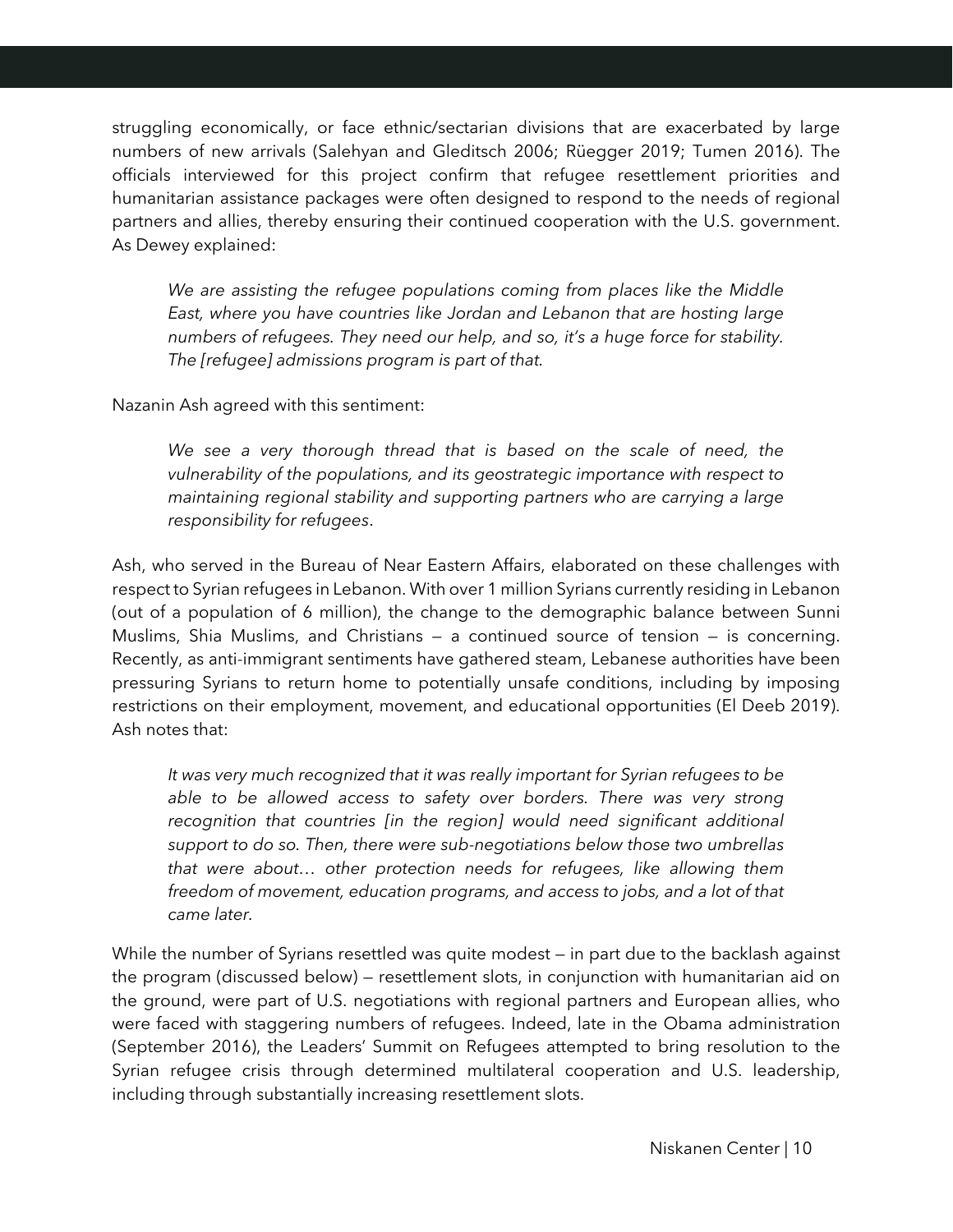At that summit, President Obama remarked, "When nations with their own internal difficulties find themselves hosting massive refugee populations for years on end, it can risk more instability."3

This multilateral approach to resolving refugee situations has a proven track record. Resettlement has contributed to preventing further destabilization in the Balkans, among other regions. In the late 1990s, the displacement of Kosovo Albanians generated concerns about regional spillover effects in Macedonia, which has its own Albanian minority. Shared international responsibility to provide humanitarian assistance and resettlement opportunities was key to ensuring Macedonia's continued cooperation with NATO efforts (Barutciski and Suhrke 2001). Susan Martin explains that:

*When the Kosovars were moving into Albania and Macedonia, the Macedonians tried to stop the entry, and people were caught in the no man's land between Kosovo and Macedonia in '98 … that eventually pushed the governments to respond, at least having a temporary evacuation of some number of the Kosovars to other countries to reduce the burden on Macedonia.*

In 1999, as the U.S. launched airstrikes against the Serbian government, it resettled over 14,000 people from Kosovo to ease the pressure on Macedonia, and other countries responded in kind (Barutciski and Suhrke 2001). In addition to the Kosovo Albanians, over 130,000 refugees from Bosnia were brought to the United States following the collapse of the former Yugoslavia for similar reasons. While the humanitarian needs of refugees were paramount, containing conflict spillover in a geostrategically important region of Europe was a clear consequence of the refugee resettlement program.

No less important is the reputational effect that a generous, robust refugee resettlement program has had on the United States. A number of the interviewees commented on how refugee resettlement fosters a positive image of the U.S. as a welcoming, tolerant place that values human rights and human dignity. This logic was often acknowledged during the Cold War, as accepting refugees and asylum seekers fleeing communist dictatorships served to discredit such regimes while presenting the United States as place where people fled to in search of freedom (Moorthy and Braithwaite 2019; Rosenblum and Salehyan 2004). Fostering a favorable global image remains important to this day, experts noted. Though perhaps less tangible, this good standing in the international community has positive repercussions for other foreign policy goals.

<sup>&</sup>lt;sup>3</sup> "Remarks by President Obama at Leaders Summit on Refugees." United Nations: New York. September 20, 2016. Accessed online at: https://obamawhitehouse.archives.gov/the-pressoffice/2016/09/20/remarks-president-obama-leaders-summit-refugees (access date, August 14, 2019).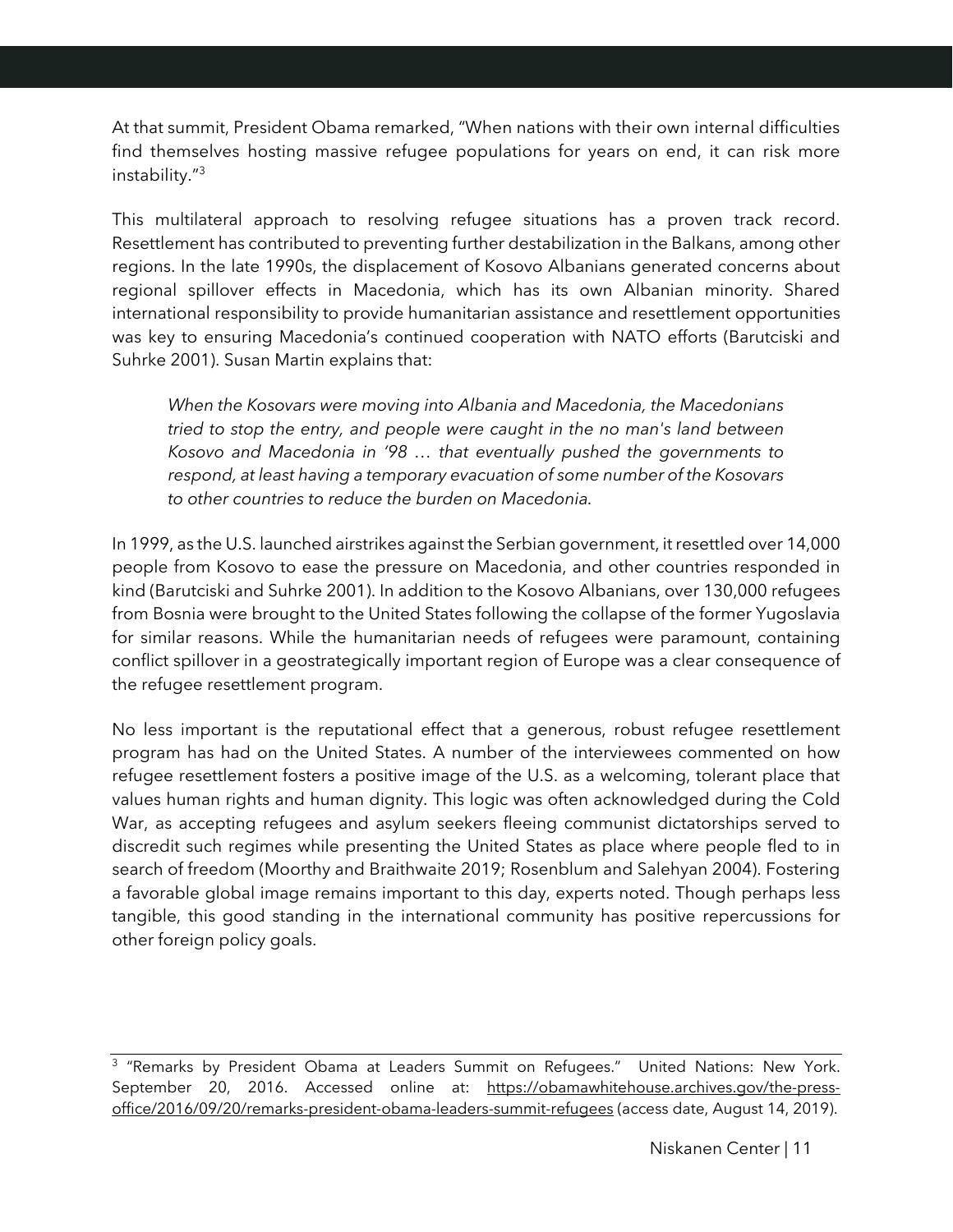*We have traditionally been seen as a place welcoming to refugees, it gives us the benefit of the doubt and lowers the cost of everything we try and do on a national security front, because there is a general perception that we are better than the adversaries we are working against or fighting against. That's a direct national security benefit to the United States.*

#### Eric Schwartz agreed:

*Our capacity to exercise what people have called smart power, to exercise moral leadership, to be seen as an international good citizen, is a tremendous source of continued influence at a time when other measurements of influence and power are ebbing.*

In fact, while the 1980 Refugee Act was clearly designed to be a humanitarian program, it also acknowledges "the impact of participation of the United States in the resettlement of such refugees on the foreign policy interests of the United States" (Refugee Act of 1980, Section 207). Previous administrations have therefore used the USRAP to assist the most vulnerable refugees while also paying attention to implications for national security, international stability, and the United States' global reputation. Therefore, the benefit of the admissions program is not only for refugees themselves, but also for the interests of the United States in the global arena.

#### Theme #3: Bipartisan Support and its Erosion

For nearly four decades, both Republican and Democratic administrations have used the USRAP as an expression of U.S. humanitarian values and to support foreign policy initiatives. Indeed, the average number of refugees resettled annually by Democratic presidents since 1981 (Clinton and Obama) stood at approximately 79,500, while the comparable figure for Republican presidents (Reagan and both Bush administrations) was very similar: 75,800. $^4$ 

The numbers have certainly fluctuated based on the global humanitarian situation and foreign policy priorities at the time, yet the United States consistently offered more resettlement opportunities than all other resettlement destinations. Thus, there was broad bipartisan support for admitting refugees across presidential administrations.

<sup>&</sup>lt;sup>4</sup> If one excludes the two years after the September 11, 2001, terrorist attacks, when all agencies dealing with immigration were receiving a major overhaul, Republican presidents brought in an average of 81,175 refugees per year.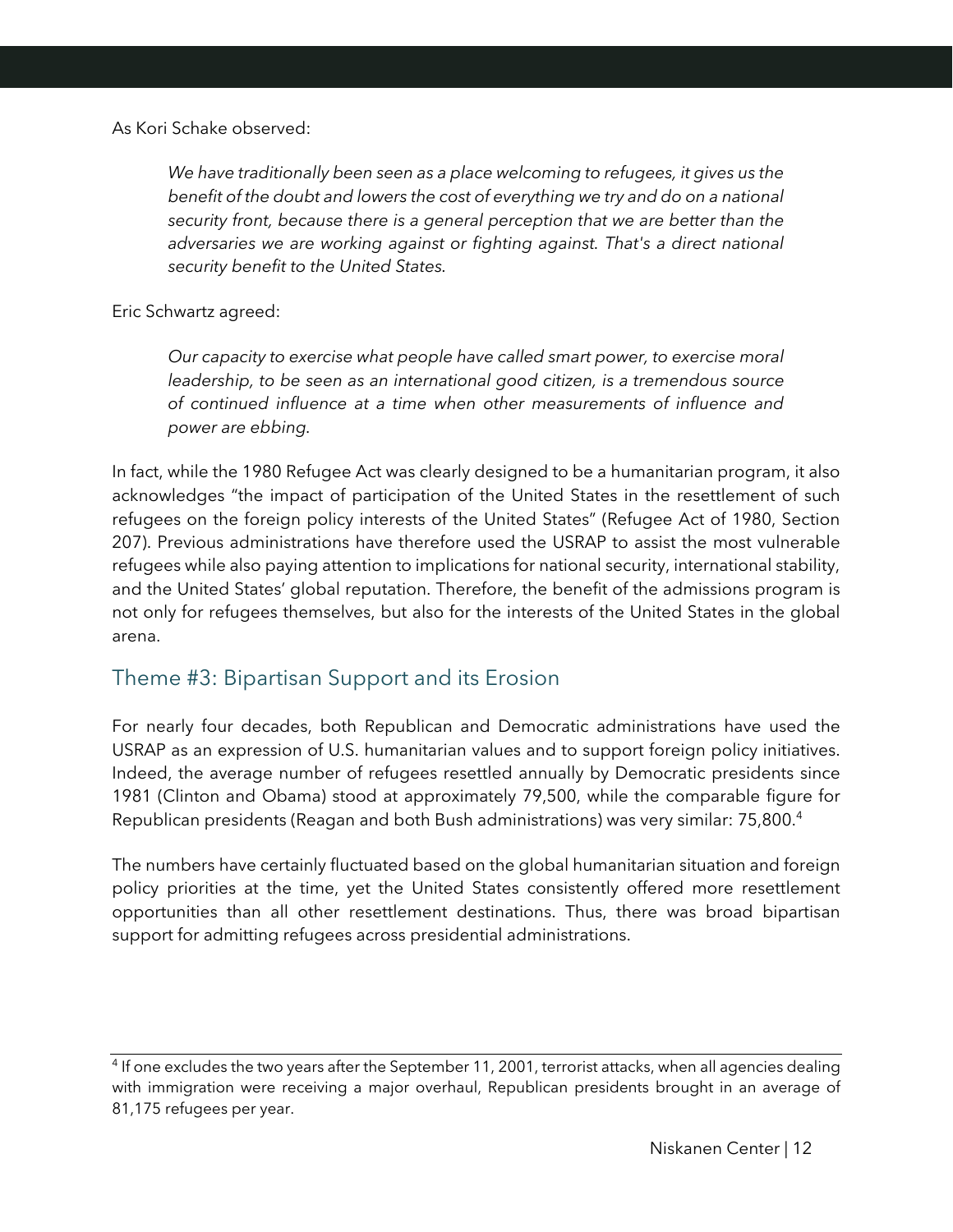

Fig. 1: Refugee Resettlement by Presidential Administration, 1981-2016

Moreover, members of Congress of both parties shared a commitment to maintaining U.S. leadership on refugee resettlement, despite differences on other immigration policies. Indeed, the interviewees for this project often noted that members of Congress would frequently make strong cases for admitting *more* refugees from a particular region. Reasons for doing so included expressions of humanitarianism, solidarity with key foreign allies, concerns about religious liberty and political freedom, pressures from constituents, and support for military operations. David Martin, who served in the State Department in the Carter administration, Justice Department in the Clinton administration, and as principal deputy general counsel of the Department of Homeland Security under Obama, commented that:

*[Congress] would ask some pretty pointed questions, and the staff would often be in contact, or even members might call an assistant secretary … to say, "You should be doing more for X group." Sometimes that'd be very personal because they happen to have a lot of individuals from that ethnic group, refugees who had resettled in their home districts, and other times because of geopolitical considerations ...*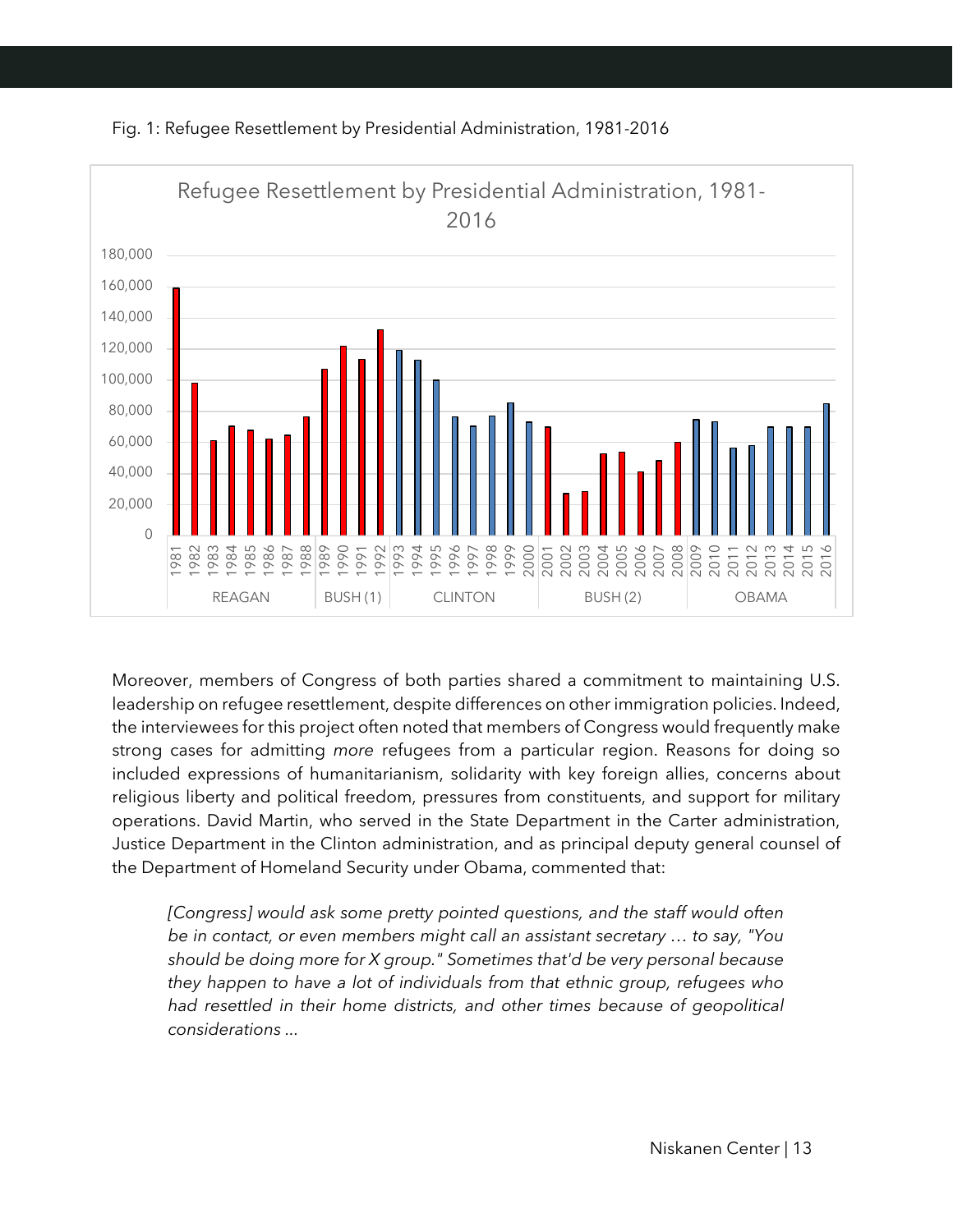Gene Dewey remarked upon the strong support that the refugee program enjoyed from Congress and the members' positive working relationship with State Department officials:

*It was a very a constructive relationship that… the Bureau for Refugee Programs and the PRM had with Congress. Not always total agreement, but in the very frequent meetings we had with congressional staffers, and with the principals in there, there was an opportunity to air and put in complete detail, the reasons for our refugee numbers that we proposed each year … [We] were able to argue the merits of it to the Congress, and generally had a very strong support of Congress [for] a substantially high number of refugee admissions to the United States.* 

James Purcell noted that during the 1980s, in addition to support from the Reagan administration and members of Congress, there was also significant local support for the Vietnamese refugee program, which bolstered its success:

For the most part the American public was very welcoming to this vast *Vietnamese community. The biggest resettlement program since World War II*  and they're pretty welcoming to them ... In fact, when I left the program after *about a decade, I got a lot of calls from mayors and governors and social service people; they wanted to know how we get more of these folks. They were hard workers, they were industrious, they were establishing communities.*

Yet, this bipartisan consensus began to break down as the Syrian refugee crisis captured global headlines. In 2014 and 2015, thousands of asylum seekers were entering the European Union each month, mainly from Syria and other Muslim-majority nations. This contributed to a rise in populist, anti-immigrant and anti-Muslim sentiment (Hangartner et al. 2019). As the Islamic State (also known as the Islamic State of Iraq and Syria, or ISIS) made rapid gains in Syria and Iraq, the narrative about refugees and immigrants from some political leaders shifted to concerns about terrorism. Then, in November 2015, a series of coordinated terrorist attacks took place across Paris, killing 130 people, with ISIS claiming responsibility. It was reported that some of the attackers were posing as asylum seekers. Many of the interviewees for this project remarked that November 2015 was a significant turning point in discussions regarding refugee resettlement.

In the days following the Paris attacks, over half of U.S. state governors — all but one of whom were Republicans — sought to bar Syrian refugees from resettling in their states, citing fears of terrorism. This despite the fact that unlike asylum seekers in Europe, who largely have their claims adjudicated in-country, candidates for U.S. refugee resettlement are screened and vetted prior to entry (discussed below). Then-Republican presidential nominee Donald Trump made refugee admissions, and immigration of Muslims in general, a campaign issue, stating that, "Donald J. Trump is calling for a total and complete shutdown of Muslims entering the United States until our country's representatives can figure out what the hell is going on" (Wolf 2018). Ever since, the USRAP has become a matter of partisan contention.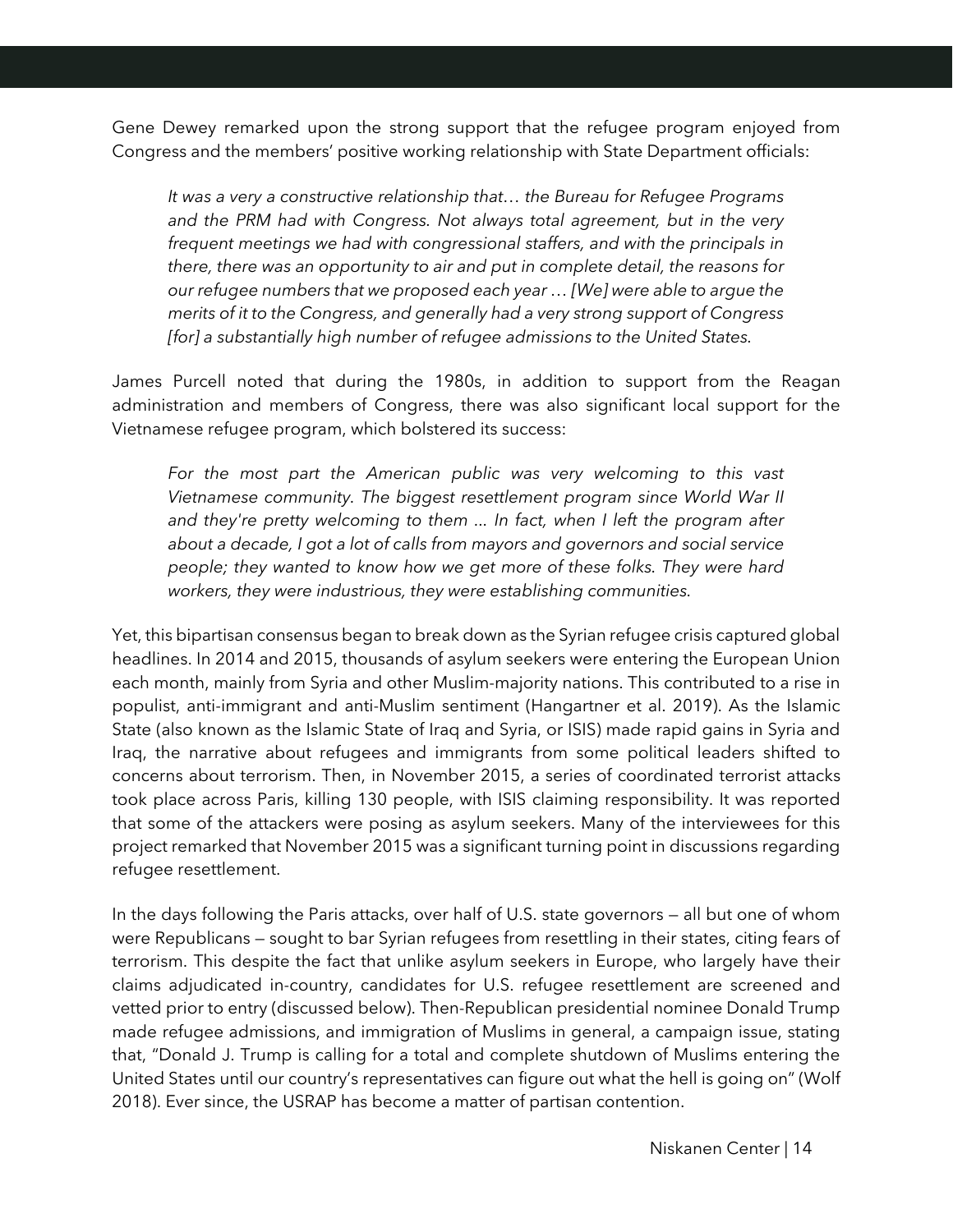Barbara Strack, former chief of the refugee affairs division, U.S. Citizenship and Immigration Services, commented on the erosion of bipartisan support:

*In the earlier years, the program was, I would say, relatively popular with both Republicans and Democrats. So, in the early years we had Ted Kennedy [Democrat] and Sam Brownback [Republican] who were equally boosters of refugee resettlement. It became somewhat more polarized over the years and we had more Republicans asking pointed questions. A lot of the time, I guess, I would characterize it (as) not so much about the total ceiling itself, but rather the mix of refugees under the ceiling.*

Anne Richard, former assistant secretary for Population, Refugees, and Migration under President Obama, also commented on the increasingly partisan nature of the USRAP:

*But in addition to governors [who opposed refugee resettlement], there was a lot of focused attention on Capitol Hill to these issues. There was a real split along partisan lines on the issues, with Democrats from big cities really defending refugee programs, and refugee resettlement, and conservatives from red states, especially majority rural areas, talking a lot in terms of national security, law enforcement, anti-terrorism. We had always benefited ... from bipartisan support*  for our programs. This time period in 2015, and then as the presidential *campaign heated up in 2016, really led to divisiveness on these issues in a way that I thought was terrible.*

From her perspective working on Capitol Hill, Maunica Sthanki noted that the anti-Muslim views expressed by President Trump also extended to members of Congress:

*The overarching theme from the Republicans was … concern over bad actors, concern about fraud. There were lots of conversations about the need for more Christian refugees. There were often fairly explicit conversations about the reduction of Muslim refugees … More Christians, less Muslims. That was quite shocking. They said it fairly bluntly.*

There are, to be sure, Republicans who continue to support a robust refugee resettlement program. Yet to the extent that many Republicans continue to support resettlement, some may be reluctant to make their positions public.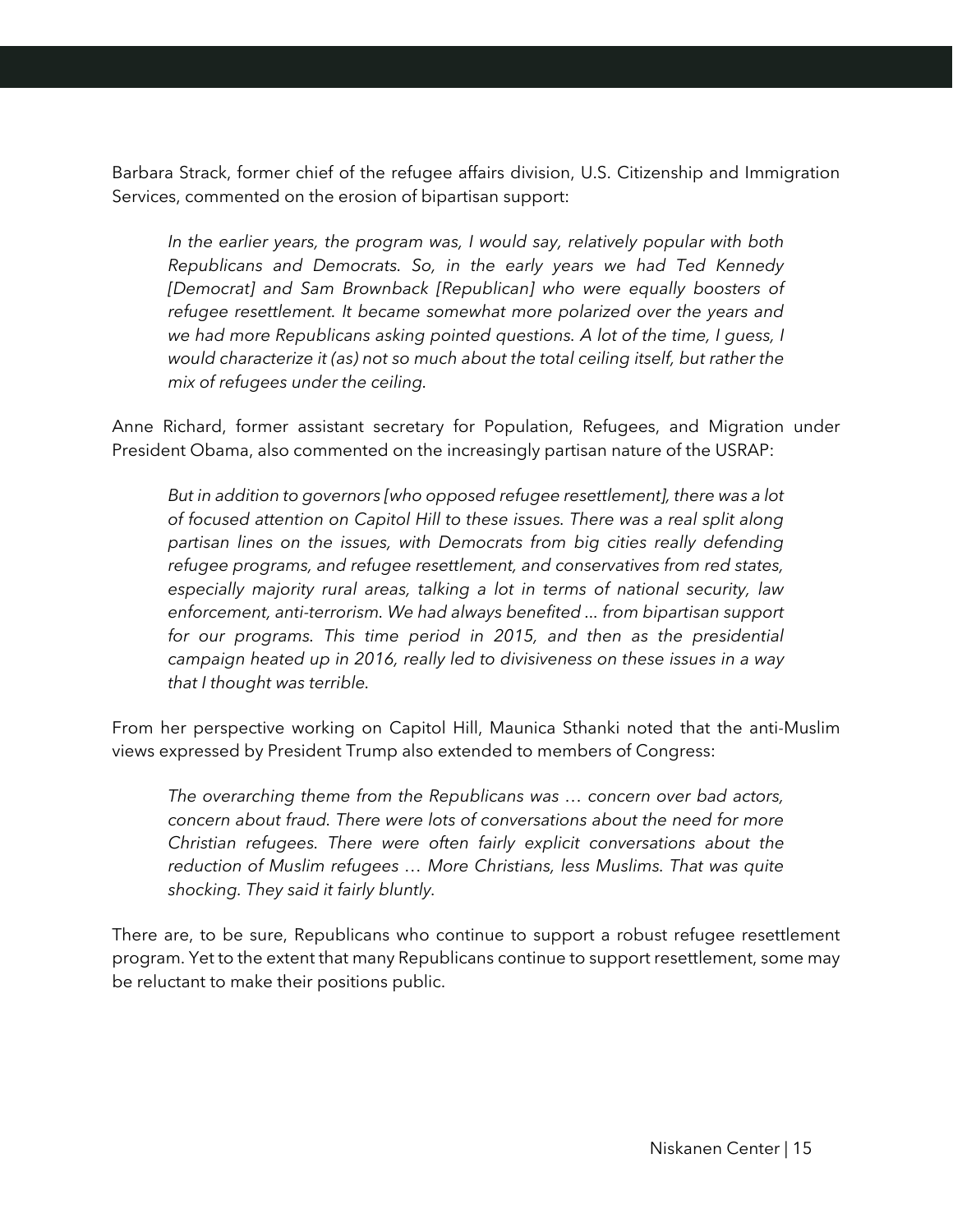Susan Martin also commented on the lack of vocal Republican support for refugees:

*And a lot of the pro-refugee Republicans have either left the Congress or they are extremely silent on this issue. You used to be able to rely on, let's say, Lindsey Graham. He was usually pretty pro-refugee. You don't hear from him on this issue anymore. There are no Republicans who are standing out and saying, "No, we really have an obligation to people who are being persecuted…"*

Despite these views, there are recent, promising signs that members of Congress from both sides of the aisle are expressing support for refugees. In August 2019, a bipartisan group of senators, including nine Republicans and nine Democrats, signed a letter expressing concern over reports that some Trump administration officials have proposed eliminating all refugee resettlement for FY 2020.<sup>5</sup> There have been similar bipartisan efforts in the House of Representatives.<sup>6</sup> Nonetheless, as refugee admissions remain the prerogative of the executive branch, expressions of support for refugee resettlement by Congress are not likely to go far unless they have the backing of the president or until new legislation is passed.

#### Theme #4: Concerns Over the Safety of the Refugee Program are Exaggerated

One of the stated reasons the Trump administration put forth for reducing the number of refugees — particularly in the wake of the Paris attacks — was that the vetting procedures are inadequate. On this point, the unanimous sentiment of the experts was that these concerns are exaggerated. While no admissions program is 100 percent foolproof, the interviewees indicated that the risk of unwittingly admitting a terrorist through the USRAP is extremely low due to the safeguards already in place. These include multiple background checks by various intelligence and security agencies, in-person interviews, the collection of biometric information, and health screening – a process which lasts approximately two years.<sup>7</sup>

Indeed, a report by the Cato Institute finds that the risk of an American being killed by a refugee in an act of terrorism stands at 1 in 3.65 *billion* a year (Nowrasteh 2016). Since the refugee resettlement program was created in 1980, not a single refugee has launched a fatal terrorist attack in the United States. Despite this track record, during the 2016 presidential campaign, Donald Trump called for 'extreme vetting' of refugees, claiming that the existing security

<sup>&</sup>lt;sup>5</sup> The full text of the letter can be found on Senator James Lankford (R-OK) website at: https://www.lankford.senate.gov/news/press-releases/senators-lankford-coons-lead-letter-on-

concerns-to-eliminate-refugee-cap

<sup>6</sup> In particular, the bipartisan Congressional Refugee Caucus contains has stated opposition to proposed cuts to the refugee resettlement program: https://neguse.house.gov/media/pressreleases/congressman-neguse-leads-bipartisan-letter-oppose-trump-administration-actions

<sup>7</sup> Details on the refugee screening process can be found at: https://refugees.org/explore-the-issues/ourwork-with-refugees/security-screening/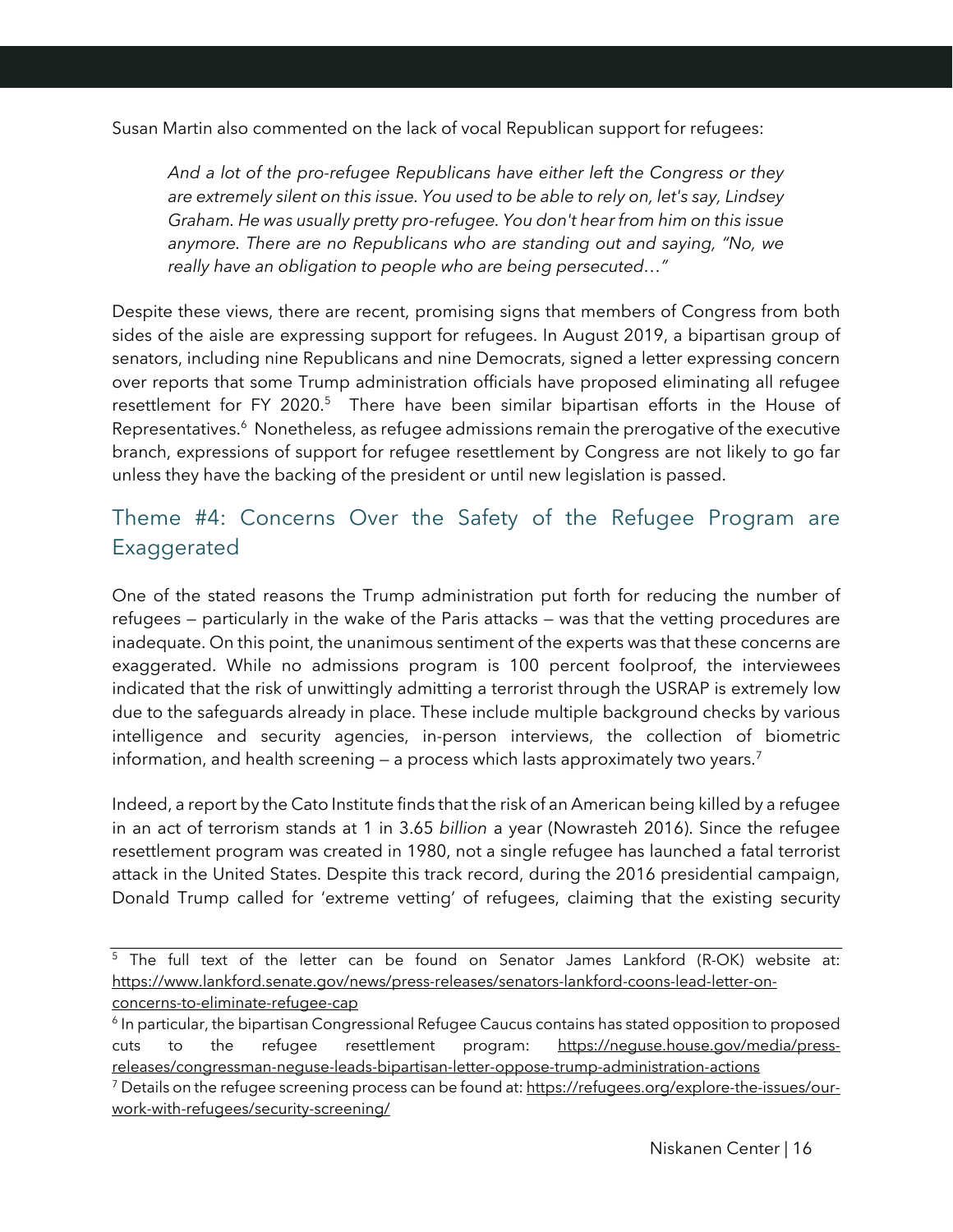screening procedures were flawed. But as Robert Carey, who directed the Office of Refugee Resettlement in the Obama administration and previously served as the vice president for resettlement and migration policy for the International Rescue Committee, explains:

*Extreme vetting, I think, was a political catchphrase. Refugees were already the most thoroughly vetted individuals entering the United States under any immigration status, bar none.*

Gene Dewey, who headed PRM in the years following 9/11, was actively involved in strengthening security screening for refugees admitted to the United States. He also rejected the notion that the vetting process was inadequate:

*I think that was fearmongering. Again, I can speak with some standing on that, because I went through it after 9/11. [We] saw what we had to do with groups that might harbor terrorists, and worked out ways to do it, and not just to save our jobs, knowing that we'd be the first to lose a job if terrorists came in. [We found] common sense ways of implementing 'extreme vetting.'* 

Barbara Strack, who worked directly on refugee vetting procedures under President Obama as well as during the Trump administration, also commented on the adequacy of existing standards:

*We really were in the forefront of working with other agencies, to try to do the best vetting that we could, both biometric and biographic ... There's no perfect system, but I felt very comfortable that we were very forward leaning and … we*  were among the most secure checks for any category of traveler to the United *States. And I felt confident about that.* 

Robert Carey agreed, indicating that the refugee resettlement program is a very unlikely target for terrorists or other malevolent actors seeking access to the U.S. He elaborated upon the lengthy and arduous process of applying for refugee status and passing the security clearances necessary for gaining admission:

*The refugee vetting system had been continuously increased and upgraded since I was involved in the program. Certainly after 9/11, there were many additional screening processes put into place… If you were to enter the U.S. as a terrorist, I don't think it'd be the most effective way of doing so… I think one always needs to be mindful of security concerns, and that has always been a part of the refugee program. The rhetoric claiming that there was no vetting is patently false, or to say that the vetting was minimal is patently false, and anyone who knows the program would know that this is the case, that the vetting program by multiple federal agencies is extremely rigorous and includes biometric data, background checks, and checks against international databases.*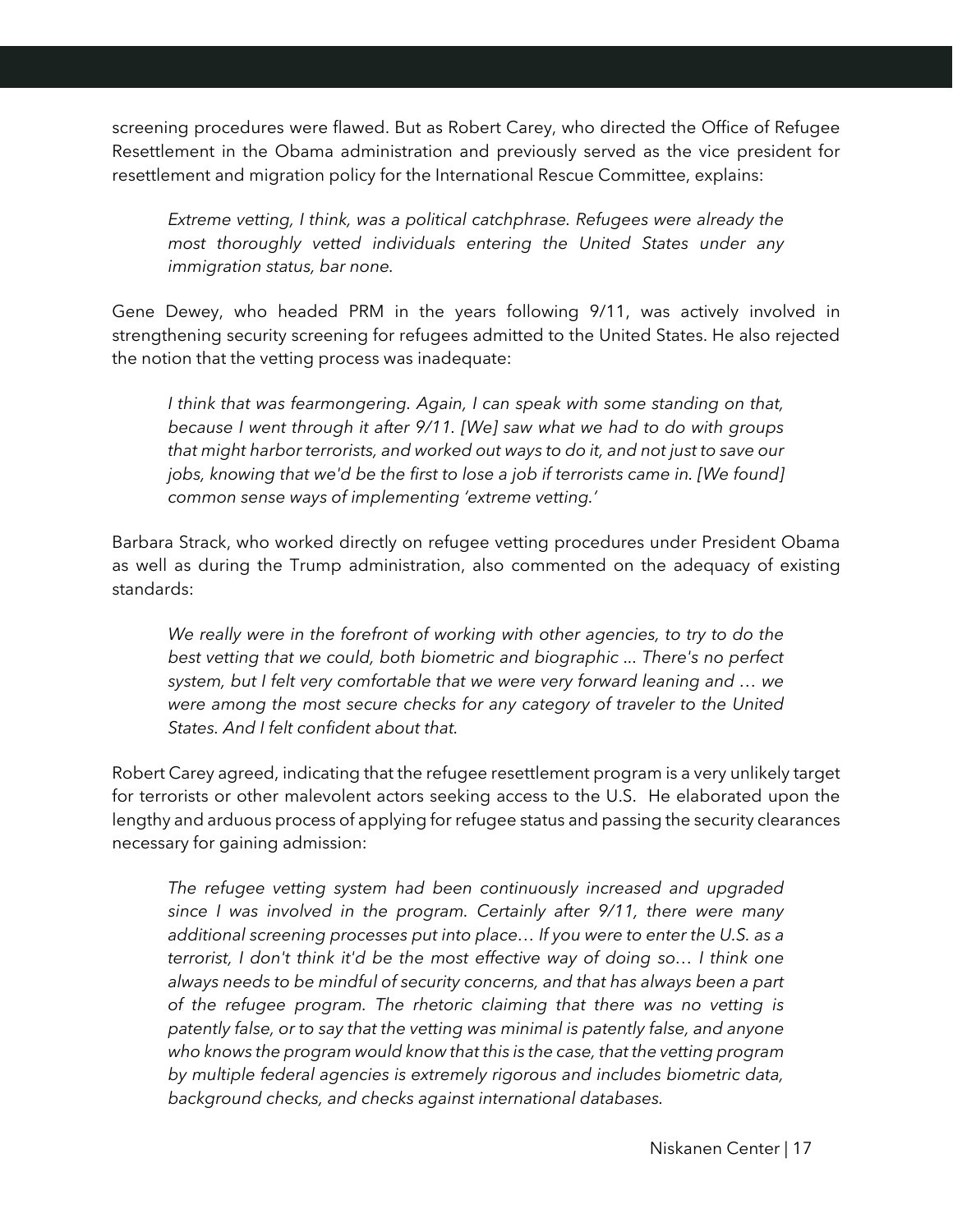Some of the respondents expressed the view that the Trump administration's stated concern about security, particularly with respect to Muslim refugees, may have been a pretext for slashing resettlement numbers overall.

Indeed, the cuts to the refugee resettlement program in FY 2017 and FY 2018 went far beyond Muslim-majority countries or those with a history of terrorist activity. Eric Schwartz explains:

*And yet, the security issues so overwhelm the program, and I think especially in this administration. I think somehow that's unfortunate. Security is important and you need to work your way through those issues, but it's given this administration a pretext, essentially, to cut off resettlement from Muslim countries altogether, and that's a real tragedy.* 

Robert Carey also shared his view that the cuts to the refugee resettlement program may be part of a broader agenda to reduce overall immigration levels rather than being based upon a credible analysis that vetting procedures were lacking:

*I think some of it's just anti-immigrant sentiment and xenophobia, some of it, I think, is more cynically … politically driven. But I don't think it's based on sound analysis or policy … I know that there are people within the administration who quite frankly don't like immigrants in any way, shape, or form.*

Many interviewees felt that public concerns about the safety and security of the resettlement program were understandable but emphasized that political leaders have a responsibility to assuage these fears. In closing this section, James Purcell urges a more level-headed approach and determined leadership to alleviate apprehensions about refugees and immigrants:

*Back in my day we had leaders that made it clear to people that we welcome [refugees], they're appreciated, they make contributions to our society, and we were seeing contributions that they made to American culture and economics ...*  We've got leaders now that tell us exactly the opposite. We have to say that we *see some benefits, we can't see everyone as an enemy…*

#### Theme #5: Negative Consequences of Current Policies

None of the experts believed that the current deep cuts to the refugee resettlement program are in the national interest. Instead, they characterized the Trump administration's policies as "discouraging," "disgraceful," "ridiculous," and an "abysmal policy decision." They expressed grave concerns about the mental and physical done harm to thousands of refugees who continue to require humanitarian assistance.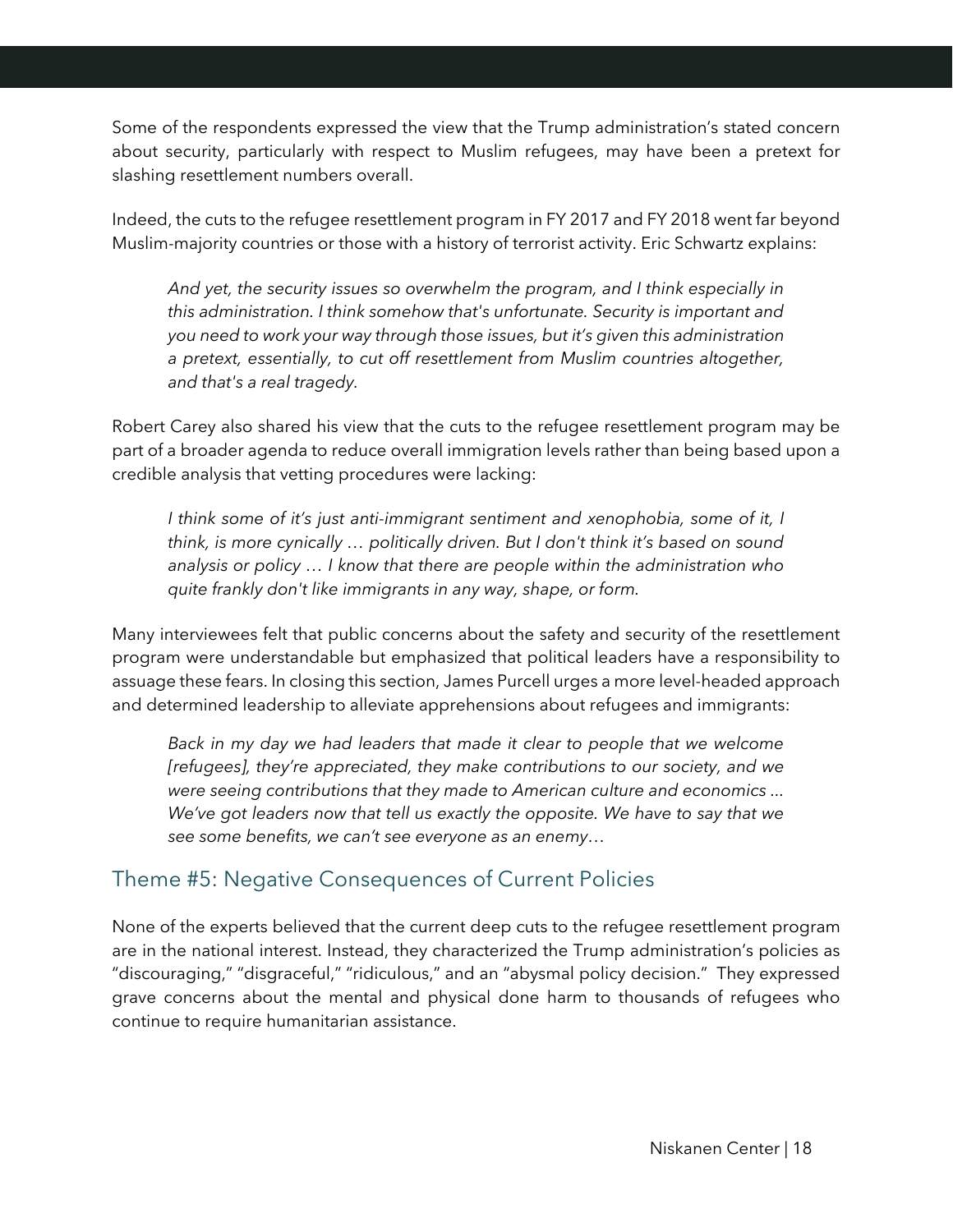But the interviewees also feared the implications of slashing the USRAP for America's global reputation and for the long-term impact on domestic resettlement agencies. Not a single person interviewed thought that the policy shift was based upon sound, careful analysis.

Susan Martin expressed the concern that the problem extends beyond the historically low admissions numbers, but also pertains to the public narrative around refugees and asylum seekers:

*Well, the biggest consequence of the Trump decisions aren't just the numbers. It's actually the way in which they're trying to change the refugee definition, and make less credible the claims of refugees overall. It's partly by setting an abnormally low number… [but also] giving this idea to our public and to other countries that there's something illegitimate about refugees.*

Gene Dewey, who worked on refugee and humanitarian affairs for decades, was concerned that the very essence of the 1980 Refugee Act, and the entire architecture for refugee resettlement — which has served the U.S. well for nearly 40 years — may be collapsing:

*We aren't making America great by making America selfish … We make America great by a concern for people who didn't have a voice, in places where there wasn't any vote. And that was the definition of American exceptionalism … So,*  what is happening today is just a reversal of a regime which was built up, starting *in the late 1970s, and succeeded during the refugee decade of the 1980s. And it was working well in the post-9/11 period. Now, suddenly, [that] has been tossed out, for reasons that just don't make any sense at all.*

Many of the experts argued that recent changes to humanitarian admissions programs — both refugee resettlement and the asylum process — have had negative global implications. As discussed above, when the U.S. retreats from humanitarian leadership, other countries will find it easier to follow suit. In addition, experts such as Anne Richard argued that anti-migrant rhetoric has contributed to narratives that feed right-wing populism and the erosion of democratic values around the world:

*I feel that when the president … says these terrible things about migrants and refugees, he's just putting fuel on the fire of these right-wing, and to some extent fascist governments in Eastern Europe; and brutal, authoritarian dictatorships say … 'Even the Americans build walls. Even the Americans throw asylum seekers in prison.'*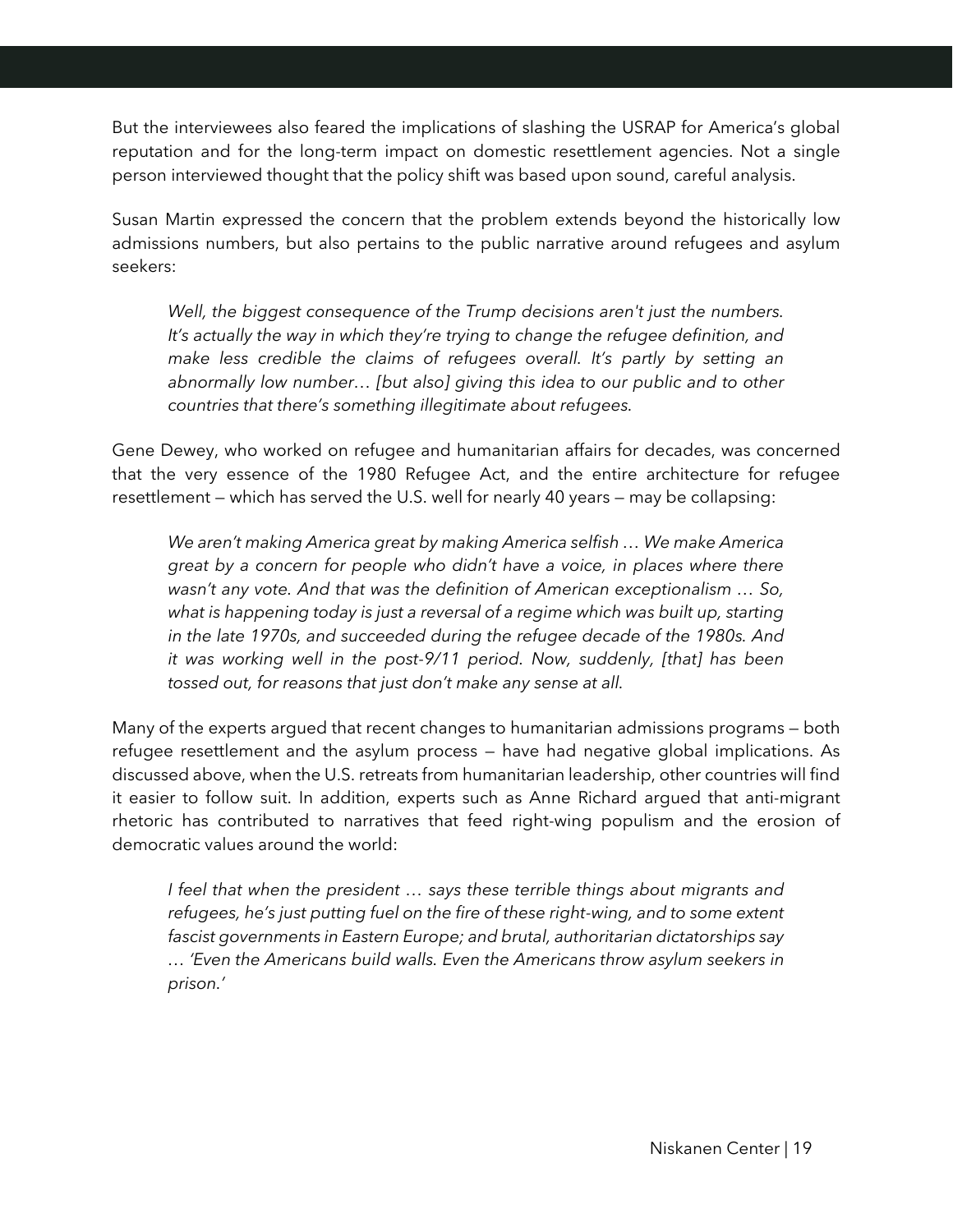Larry Yungk agreed that cutting refugee admissions has led to a deterioration of the global refugee regime and increased hostility toward migrants. Other nations have taken similar measures to restrict rights and access:

*So the U.S. being the largest resettlement country, you know, I just think it's an example that triggers other countries to be more hardline as well … It's kind of a mutually-reinforcing downward spiral*.

On a more general note, Kori Schake commented on the implications of the Trump administration's refugee cuts for the United States' global reputation. She argued that cuts to the refugee program not only provide justification for other countries to take similar measures, but also that anti-immigrant rhetoric affects the United States' ability to achieve other foreign policy goals. In her view, a positive global image is an invaluable resource, and anti-immigrant policies diminish that image:

*We will be seen as racist, as hostile to immigrants, as bigots, and that will make harder everything the United States tries to do in the world, because we get the benefit of being seen very often as a force for good, as being different and better than our adversaries … That benefit of the doubt not only will evaporate, [but] it is evaporating because of the bigoted choices of the Trump administration.* 

The need for desperate people to seek safety will not cease because of cuts to resettlement slots. Some respondents argued that, in the absence of a robust refugee resettlement program, people will attempt to enter the U.S., or other countries, through alternative channels. The current wave of Central American migrants to the Southwest border, for example, could be addressed by offering refugee resettlement and screening applicants in their home countries. James Purcell commented on the tradeoff between slashing resettlement numbers and having asylum claims heard at the border:

*The problem is because we don't have a refugee resettlement program, people coming into this country… have to use other mechanisms. So what do they do? Think [of the] Central Americans. They come in as political asylum applicants, they go to the border, they [present] themselves unvetted … Currently we've denied the possibility of refugee resettlement, so we can't set up regional camps throughout Central America and have people considered there … so they all come flocking to the border and requesting political asylum, which in the final analysis is exactly the same as refugee status.* 

Another long-term consequence of cuts to the USRAP is the impact it has had on refugee resettlement agencies across the country. With fewer refugees admitted, many are laying off experienced staff and closing offices (Alvarez 2018b; LaCorte 2019). The experts indicated that this will reduce the capacity to respond to future refugee challenges should the need arise to ramp up resettlement numbers due to a foreign crisis.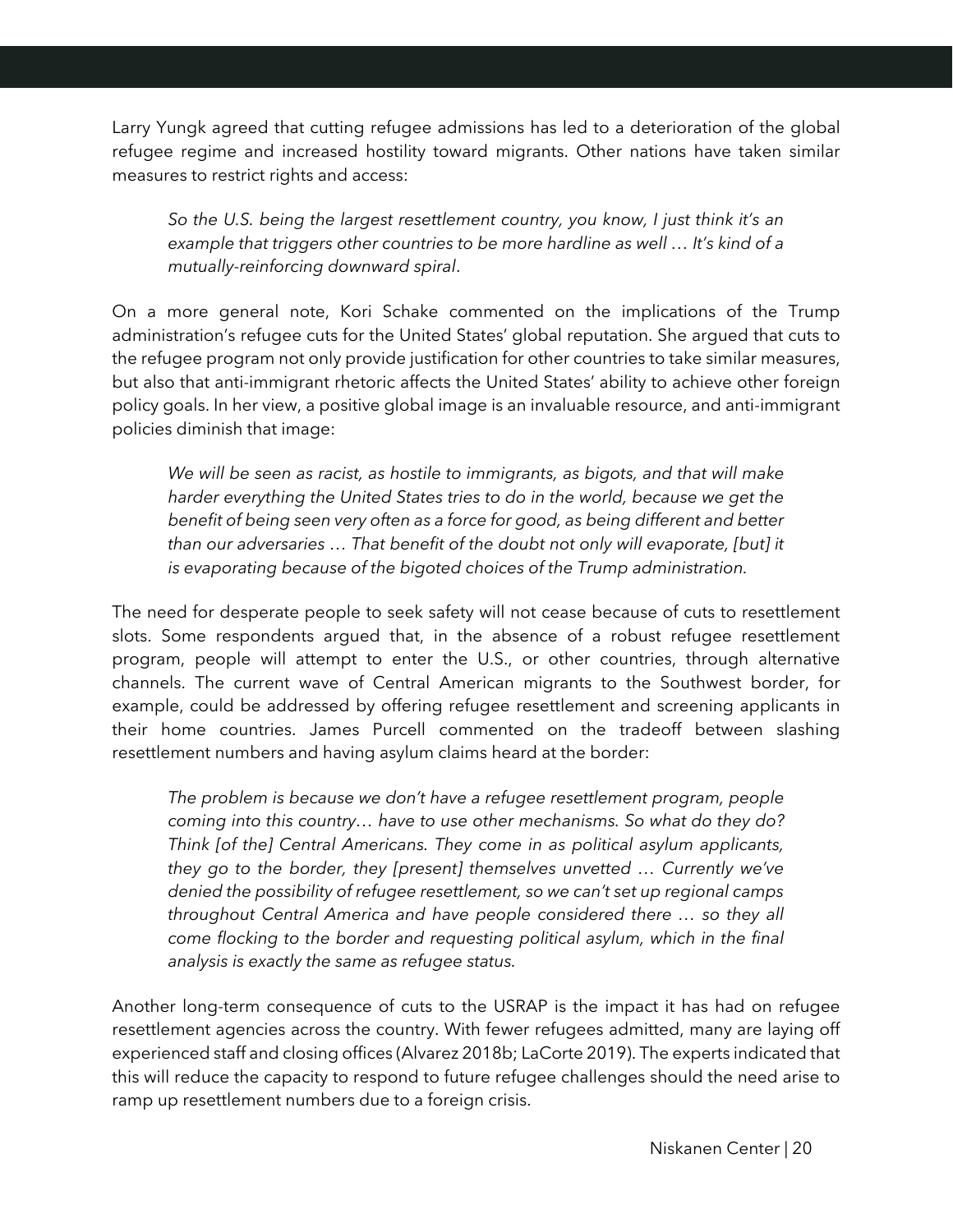Mary Giovagnoli notes that:

*Every time an agency closes, or has to shut down that part of the program, you*  lose staff, you lose people with expertise in the language, in cultural resettlement *issues. You lose just basic expertise [and] institutional knowledge, and it's really sort of struck a blow, I think, to the infrastructure that exists.* 

Robert Carey also commented on the reduction in domestic capacity to serve refugees:

*The U.S. has been the traditional leader in that work, and it's a leader not only in the numbers but in the expertise in the systems. So whether it's a social program, or economic development programs, or a host of services that were administered primarily through ORR … When those [resettlement] offices are closed and the people who perform those services, the experts, move on to other work, that expertise goes away … it's not as though you can easily turn on a faucet and have those people with years or decades of experience … It's not as though there's kind of an institutional repository for a lot of that information, and a lot of it's being lost right now.*

While the experts agreed that cuts to the resettlement program were bad policy, had negative repercussions for the nation's international reputation, and negatively impacted the work of resettlement agencies, the overwhelming concern was for the lives of refugees themselves. As discussed above, the refugee resettlement program offers a type of benefit that is fundamentally different than humanitarian assistance in countries of first asylum. Resettlement provides tangible benefits to vulnerable groups whose needs cannot be met elsewhere. While many refugees prefer to stay close to their origin country and hope for repatriation or local integration, resettlement is often the only viable option for a share of the world's refugees.

Susan Martin shared the example of an Iraqi refugee in Jordan whose infant daughter had a large growth on her back, which was affecting the child's ability to move her limbs. No hospital in Jordan was equipped to perform the operation that was needed to care for her daughter. There was, however, a U.S. hospital that "agreed to do the surgery pro bono if she could just get there."

After receiving refugee status and passing through all necessary clearances, she was informed that by the time the final agency had signed off on her security screening, the first agency's authorization had expired. The woman was told that she had to go through the entire process again, which could take up to two years. But in the meantime, "the child was becoming totally paralyzed." Fortunately, after Martin met with the U.S. ambassador to Jordan, she was able to persuade him to expedite the process in this case. While Martin was grateful for the ambassador's intervention, she worried about others in similar circumstances: "Multiply that by a factor of a thousand. That's what we're talking about."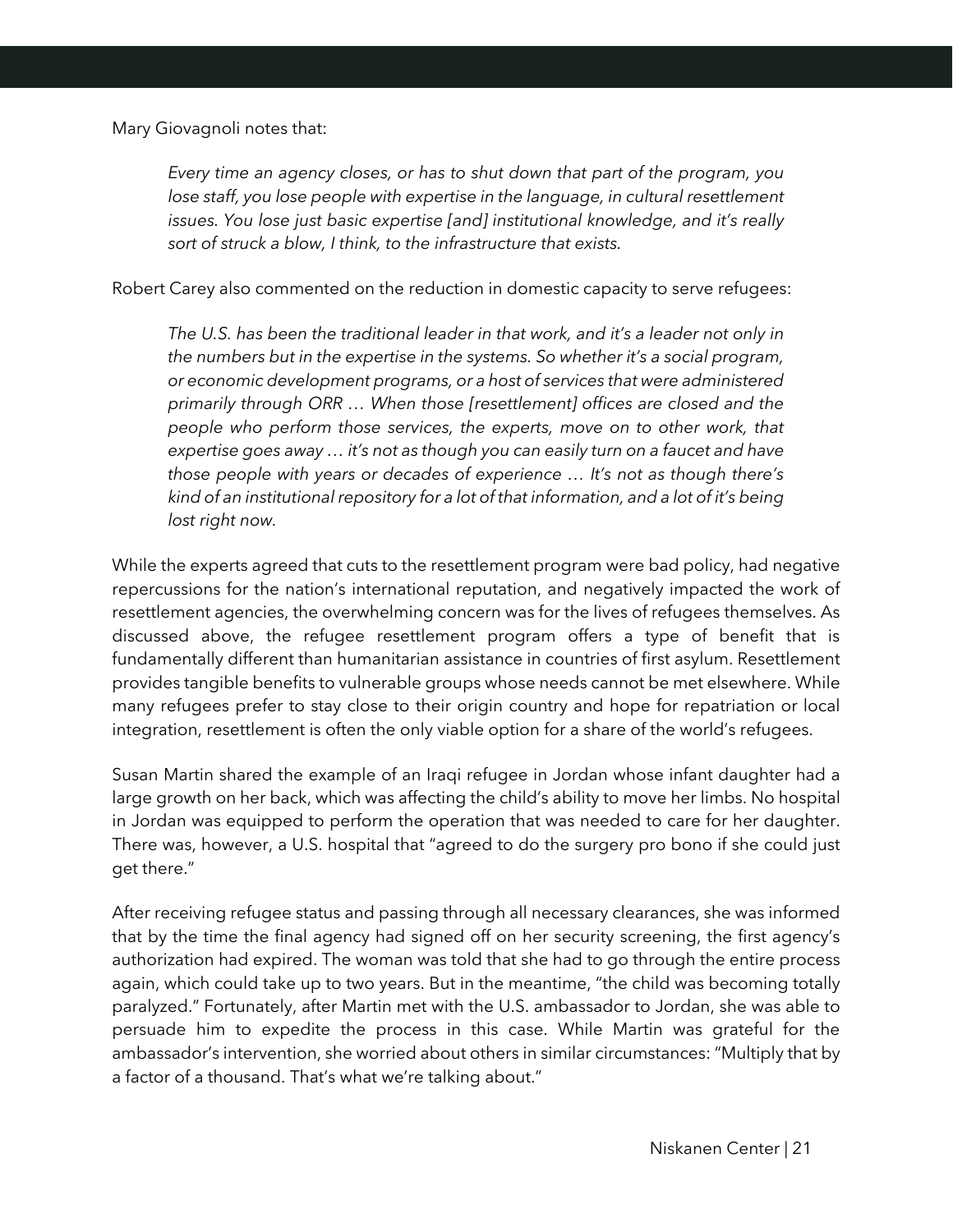Robert Carey also expressed concern for people in desperate need of help who will needlessly suffer because of cuts to the refugee program:

*So, that has a whole host of implications, both in terms of U.S. reputation, but also more people will die, or are dying. People who don't have access to medical care because they're in a refugee camp, where there is none, or it's limited. Borders being closed, so people do not have an opportunity to flee. Children who don't have access to a future education.* 

Notwithstanding the pessimism about the Trump administration's policies, many of the respondents urged future administrations to restore the refugee resettlement program and the American humanitarian leadership position. Many were confident that the U.S. would eventually return to its historic tradition of welcoming those fleeing persecution and violence. Nazanin Ash believes that "there is an opportunity and an imperative to rescue what's been a proud and inspiring American legacy of protection for the most vulnerable." Thus, while there is no indication that the Trump administration will reverse course on refugee policy, many indicated that it will be up to future presidents to restore public confidence in the resettlement program and the benefits it brings.

#### Conclusion

In closing, the interviewees for this project included a diverse and distinguished group of policy experts. As a group, they served under various presidential administrations, from Carter to Trump; they included Republicans and Democrats; and they served in various governmental agencies, nongovernmental organizations, and academic institutions. Although they had nuanced perspectives on the refugee resettlement program, there was remarkable consistency in their answers. Each believed in the significant benefits that refugee admissions offer to vulnerable migrants as well as to the United States; each believed that protecting refugees is part of an honorable national tradition; and each lamented the retreat from the U.S. historical commitment to refugee assistance.

Eskinder Negash, former director of the Office of Refugee Resettlement and current CEO of the U.S. Committee for Refugees and Immigrants, offered these remarks:

*The [current] narrative and the discussion is very toxic… it doesn't reflect our history, who we are as a country. If we think that refugees and immigrants have been a burden to this country, we would be the poorest country in the world. That's not the case. The changing environment, the demonizing of refugees who are seeking asylum is not a good reflection of our country, that's not who we are. We are a country that is founded by refugees and immigrants.* 

Since the inception of the refugee resettlement program in 1980, over 3 million people have come to the United States to better their lives. The vast majority eventually become United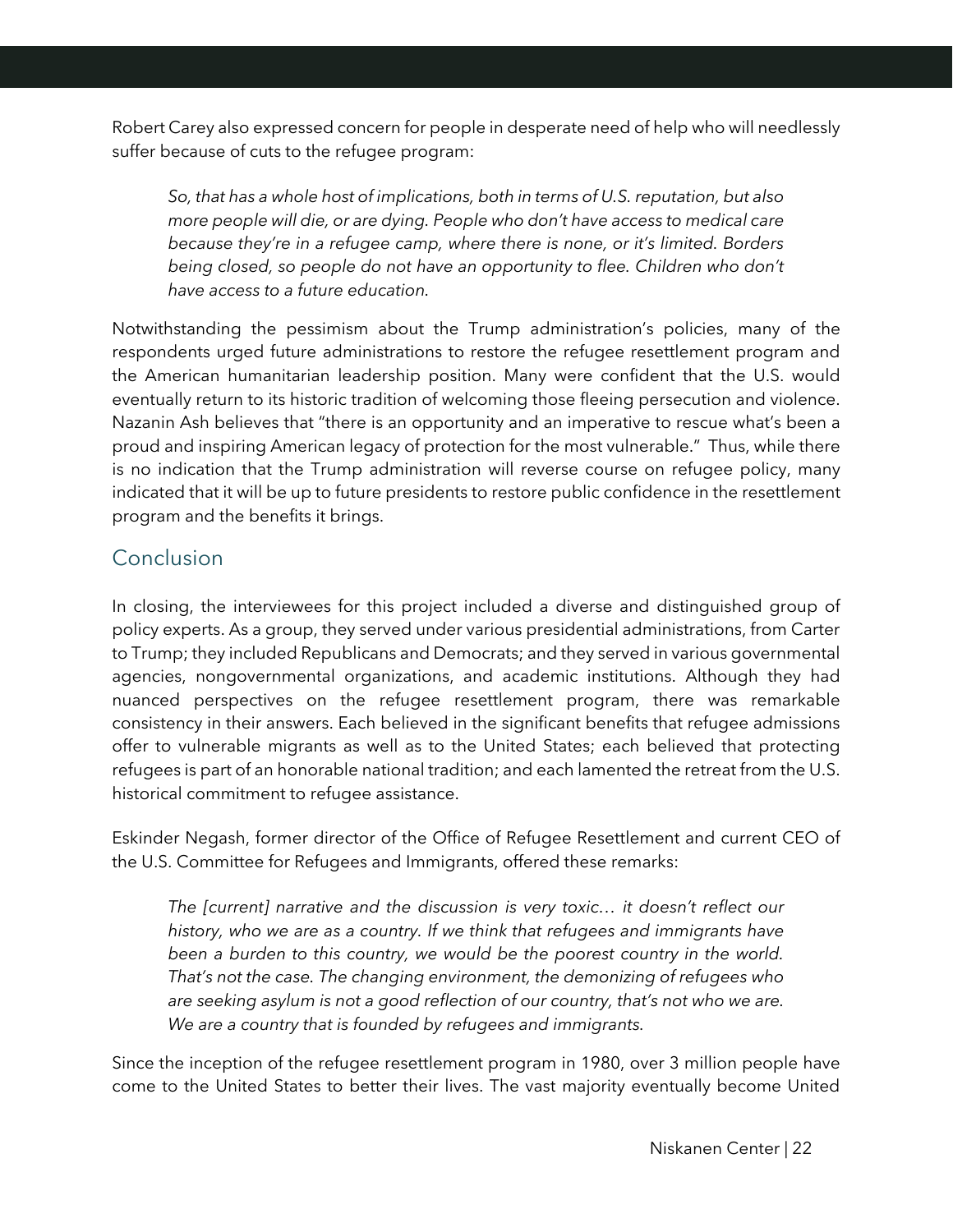States citizens, contribute to the economy (New American Economy 2017), and eventually pay more in taxes than they receive in benefits (Evans and Fitzgerald 2017). The U.S. has used the refugee resettlement program to stabilize troubled regions, and the nation's international reputation as a welcoming, tolerant society provides innumerable benefits (Purcell 2019). The USRAP is, therefore, a win-win benefiting not only the resettled refugees but also the United States.

This legacy of humanitarian leadership has been tarnished under the current presidential administration. This has also led to the steady erosion of the international refugee regime constructed after the Second World War, as countries adopt increasingly restrictive policies to shut the door on the displaced (Fitzgerald 2019; Purcell 2019). This imperils the lives of millions of people and threatens global stability.

Yet, several of the experts were encouraged by strong, vocal expressions of public support for the refugee program. Many Americans appreciate the United States' historical reputation as a country of immigration and have been working ardently to counter anti-immigrant narratives coming from the White House and other sectors. Through participation in this project, these experts added their voices and knowledge to a growing list of prominent individuals who continue to defend the importance of the United States Refugee Admissions Program. Hopefully, their contributions to this project will help to move the discussion in a positive direction to ensure that the U.S. continues to welcome refugees and immigrants.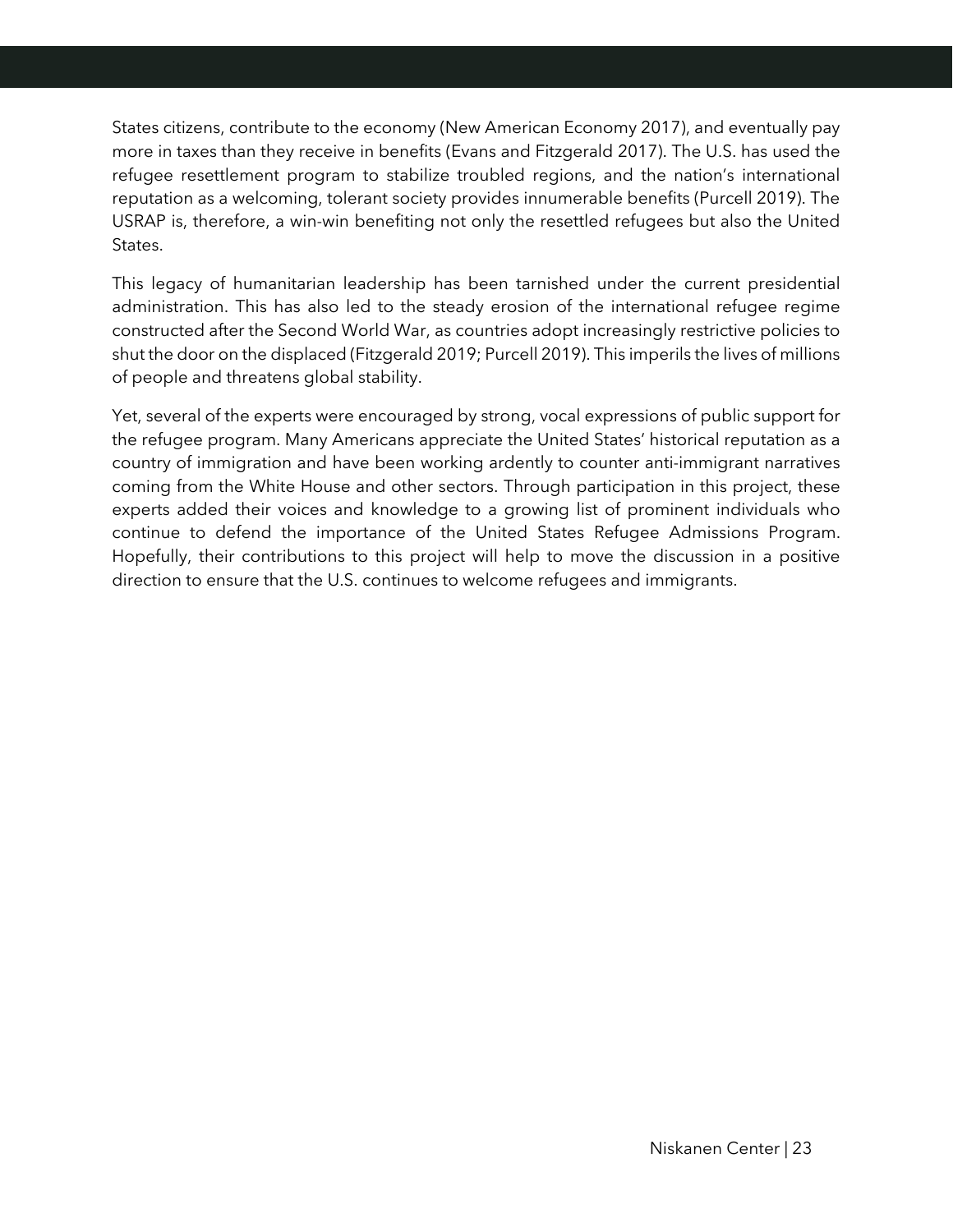#### References

Aguilera, Jasmine (2019). "Trump's New Restrictions on Asylum Seekers Violate U.S. and International Law, Experts Say." *Time Magazine.* July 24, 2019. Accessed online at: https://time.com/5626498/trump-asylum-rule-international-law/ (access date, August 5, 2019).

Alvarez, Priscilla (2018a). "How Much More Merit Do You Need Than Saving American Lives?" *The Atlantic.* July 25, 2018. Accessed online at: https://www.theatlantic.com/politics/archive/2018/07/trump-immigration-crackdownvisas/565949/ (access data August 9, 2019).

Alvarez, Priscilla (2018b). "America's System for Resettling Refugees is Collapsing." *The Atlantic.* September 9, 2018.

Barutciski, Michael, and Astri Suhrke (2001) "Lessons from the Kosovo Refugee Crisis: Innovations in Protection and Burden-sharing." *Journal of Refugee Studies* 14(2): 95-134.

Bialik, Carl (2015). "Governors Who Want to Ban Syrian Refugees Have One Thing in Common." *Five Thirty Eight.* November 16, 2015. Accessed online at: https://fivethirtyeight.com/features/governors-who-want-to-ban-syrian-refugees-havesomething-in-common/ (access date, August 5, 2019).

Connor, Phillip and Jens Manuel Krogstad (2018). "For the First Time, U.S. Resettles Fewer Refugees than the Rest of the World. *Pew Research Center.* July 5, 2018. Accessed online at: https://www.pewresearch.org/fact-tank/2018/07/05/for-the-first-time-u-s-resettles-fewerrefugees-than-the-rest-of-the-world/ (access date, August 5, 2019).

El Deeb, Sara (2019). "In Lebanon, Syrian Refugees Face New Pressure to Go Home." *Associated Press.* June 20, 2019. Accessed online at: https://www.apnews.com/0a77b3506e6d4c12a877ef059fdc4f4a (access date August 9, 2019).

Evans, William and Daniel Fitzgerald (2017). "The Economic and Social Outcomes of Refugees in the United States: Evidence from the ACS." *NBER Working Paper* #23498.

Fitzgerald, David (2019). *Refuge Beyond Reach: How Rich Democracies Repel Asylum Seekers.*  Oxford, UK: Oxford University Press.

Hangartner, Dominik, Elias Dinas, Moritz Marbach, Konstantinos Matakos, and Dimitrios Xefteris. (2019). "Does Exposure to the Refugee Crisis Make Natives More Hostile?" *American Journal of Political Science.* 113(2): 442-455.

Hesson, Ted (2019). "Trump Officials Pressing to Slash Refugee Admissions to Zero Next Year." *Politico.* July 18, 2019. Accessed online at: https://www.politico.com/story/2019/07/18/trumpofficials-refugee-zero-1603503 (access date, August 5, 2019).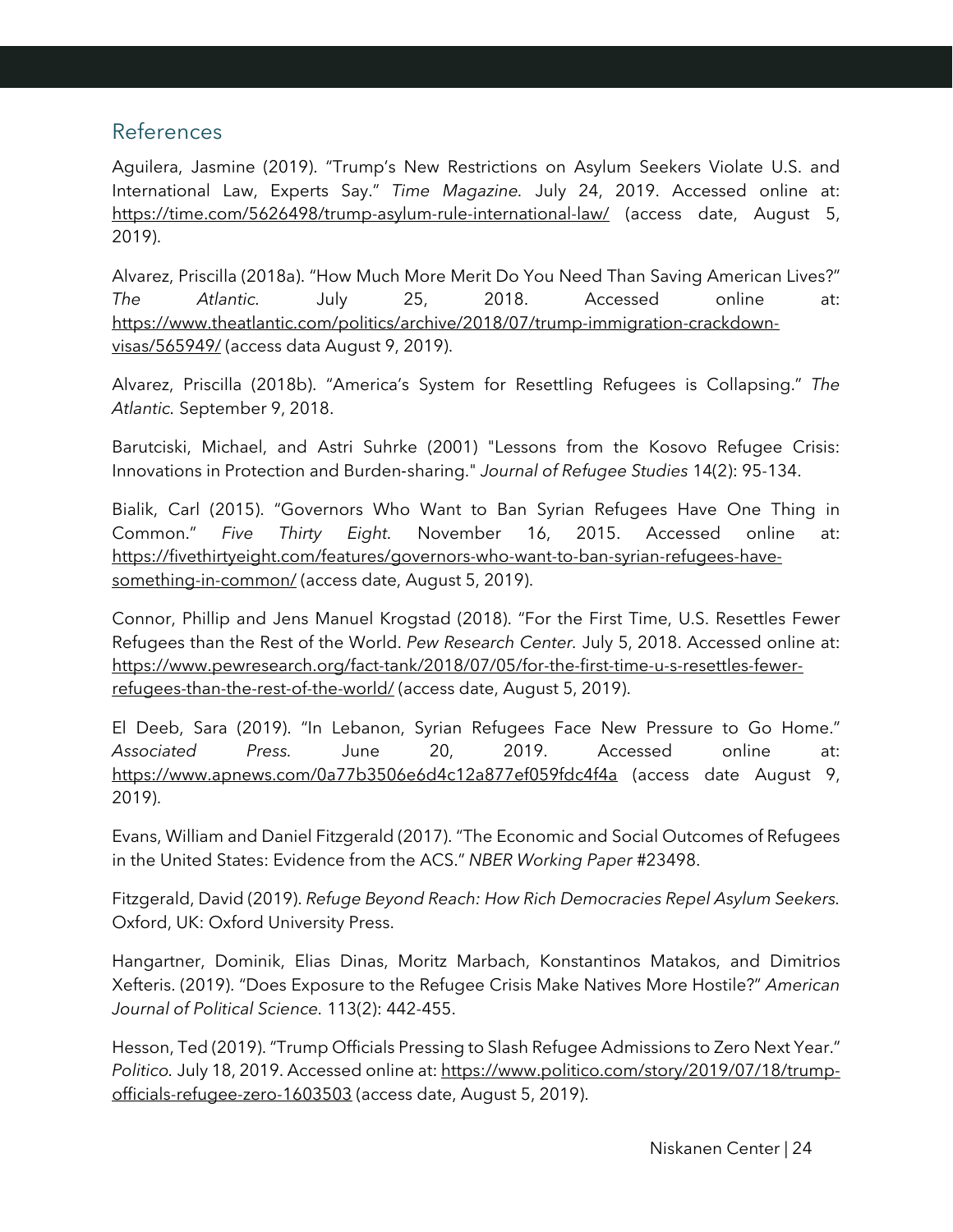La Corte, Matthew (2019). "*Refugee Resettlement in the Trump Era: Challenges & Opportunities."* Washington, DC: Niskanen Center.

Moorthy, Shweta, and Robert Brathwaite (2019). "Refugees and Rivals: The International Dynamics of Refugee Flows." *Conflict Management and Peace Science* 36(2): 131-148.

New American Economy (2017). *From Struggle to Resilience: The Economic Impact of Refugees in America.* New York: New American Economy.

Nowrasteh, Alex (2016). *Terrorism and Immigration: A Risk Analysis.* CATO Policy Analysis No. 798. Washington DC: Cato.

Pierce, Sarah, Jessica Bolter, and Andrew Selee (2018). *U.S. Immigration Policy Under Trump: Deep Changes and Lasting Impacts.* Washington, DC: Migration Policy Institute.

Purcell, James (2019). *We're In Danger! Who Will Help US? Refugees and Migrants: A Test of Civilization.* Bloomington, IN: Archway Publishing

Refugee Act of 1980, Public Law No. 96-212. 94 Stat. 102. (1980).

Rosenblum, Marc R. and Idean Salehyan (2004). "Norms and Interests in US Asylum Enforcement." *Journal of Peace Research.* 41(6): 677-697.

Rüegger, Seraina (2019). "Refugees, Ethnic Power Relations, and Civil Conflict in the Country of Asylum." *Journal of Peace Research.* 56(1): 42-57.

Salehyan, Idean (2018). *The Strategic Case for Refugee Resettlement.* Washington, DC: Niskanen Center.

Salehyan, Idean and Kristian Skrede Gleditsch (2006). "Refugees and the Spread of Civil War." *International Organization.* 60(2): 335-366.

Suhrke, Astri (1998). "Burden-sharing During Refugee Emergencies: The Logic of Collective Versus National Action." *Journal of Refugee Studies* 11(4): 396-415.

Tumen, Semih (2016). "The Economic Impact of Syrian Refugees on Host Countries: Quasi-Experimental Evidence from Turkey." *American Economic Review.* 106(5):456-460.

Türk, Volker (2016). "Prospects for Responsibility-sharing in the Refugee Context." *Journal on Migration and Human Security.* 4(4): 45-59.

Wolf, Richard (2018). "Travel Ban Lexicon: From Candidate Donald Trump's Campaign Promises to President Trump's Tweets." *USA Today.* April 24, 2018.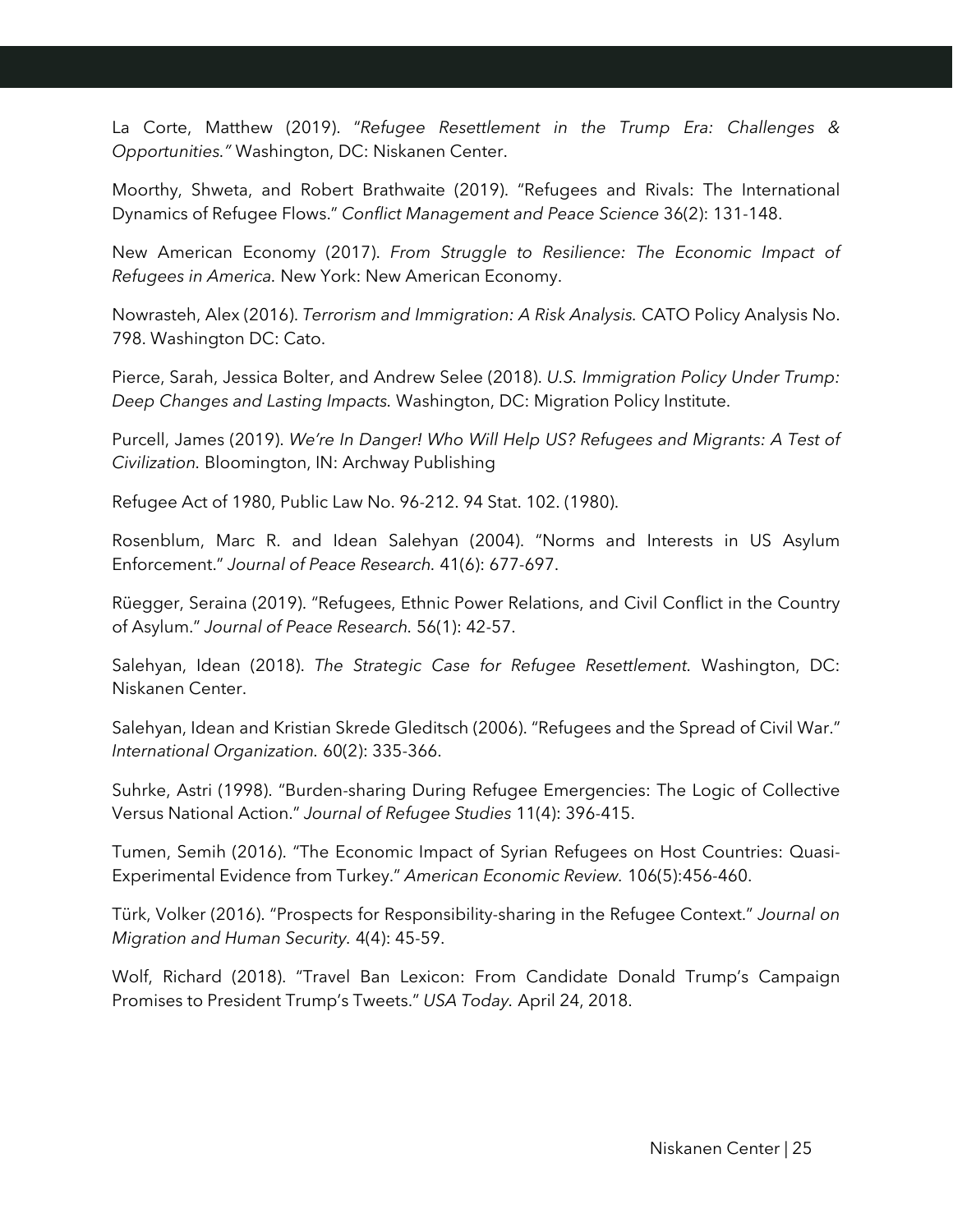#### List of Official Interviewed, With Former Positions

Ash, Nazanin, *Deputy Assistant Secretary, Bureau of Near Eastern Affairs, State Department.*

Carey, Robert, *Director, Office of Refugee Resettlement, Department of Health and Human Services.*

Dewey, Arthur Eugene, *Assistant Secretary of State, Bureau for Population, Refugees, and Migration, State Department.*

Giovagnoli, Mary, *Deputy Assistant Secretary for Immigration Policy, Department of Homeland Security.*

Martin, David, *Deputy General Counsel, Department of Homeland Security.* 

Martin, Susan, *Executive Director, U.S. Commission on Immigration Reform.*

Negash, Eskinder, *Director, Office of Refugee Resettlement, Department of Health and Human Services.*

Purcell, James, *Director, Bureau for Refugee Programs, State Department.*

Richard, Anne, *Assistant Secretary of State, Bureau for Population, Refugees, and Migration, State Department.*

Schwartz, Eric, *Assistant Secretary of State, Bureau for Population, Refugees, and Migration, State Department.*

Schake, Kori, *Director for Defense Strategy, National Security Council.*

Sthanki, Maunica, *Counsel, Immigration Subcommittee, House of Representatives Judiciary Committee.*

Strack, Barbara, *Chief of Refugee Affairs Division, U.S. Citizenship and Immigration Services.*

Yungk, Larry, *Senior Resettlement Officer, United Nations High Commissioner for Refugees.*